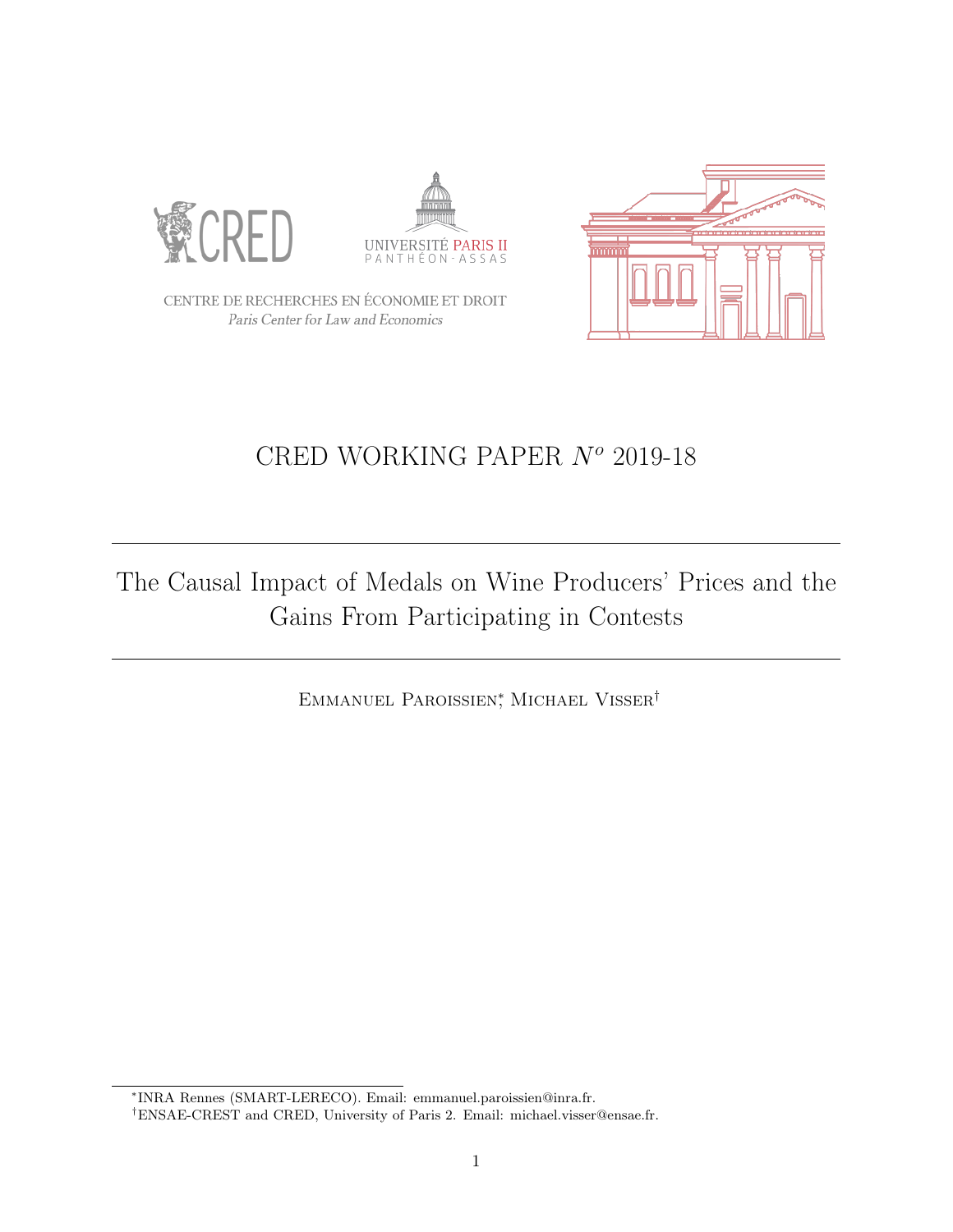# The Causal Impact of Medals on Wine Producers' Prices and the Gains From Participating in Contests<sup>\*</sup>

April 5, 2019

#### **Abstract**

The main objective of this paper is to estimate the causal effect of wine medals on producers' prices. Our data set combines information on transactions between wine producers and wholesale traders (these data are registered by a wine broker who acts as a middleman in this market), with records from eleven important wine competitions. Our identification strategy exploits a particularity in our data, namely that medals are not only awarded before transaction dates but sometimes also thereafter. Regressing price on dummies indicating past and future medals (plus controls) allows, under weak restrictions, to consistently estimate causal effects of medals by simply calculating differences in the two types of dummy estimates. In addition, the estimates of future medal coefficients can be interpreted as partial correlations between unobserved quality and medal indicators. Our preferred estimate indicates that producers having earned a medal at a competition can increase their price by 13%. The impact for gold is much larger than for silver and bronze, but we cannot reject that the correlation with quality is the same across the three colors. We then calculate expected profits obtained by producers from participating in competitions, and find that the incentives to participate are high. Finally, we investigate the efficiency of contests by measuring to what extent attributed awards are good quality indicators: only a minority of competitions attribute medals that are significantly correlated with quality (primarily the ones founded a long time ago, and whose judges are required to evaluate relatively few wines per day).

Keywords: Medals; Prices; Quality; Wine competitions. *JEL classification*: D22; D49; L15; L66.

<sup>∗</sup>We are grateful to the Editor (Timothy Beatty) and three anonymous referees for constructive remarks and suggestions that improved our paper. We also thank Julian Alston, Orley Ashenfelter, Christophe Bellégo, Jean-Marie Cardebat, Laurent Davezies, Victor Ginsburgh, Laurent Linnemer, and seminar participants at CREST, the 10th AAWE conference in Bordeaux, the 2017 AAEA Annual Meeting in Chicago, and Kedge Business School for many helpful comments, and Marion Tarel for giving us access to the transaction data, and her explanations of the practical aspects of the Bordeaux wine market.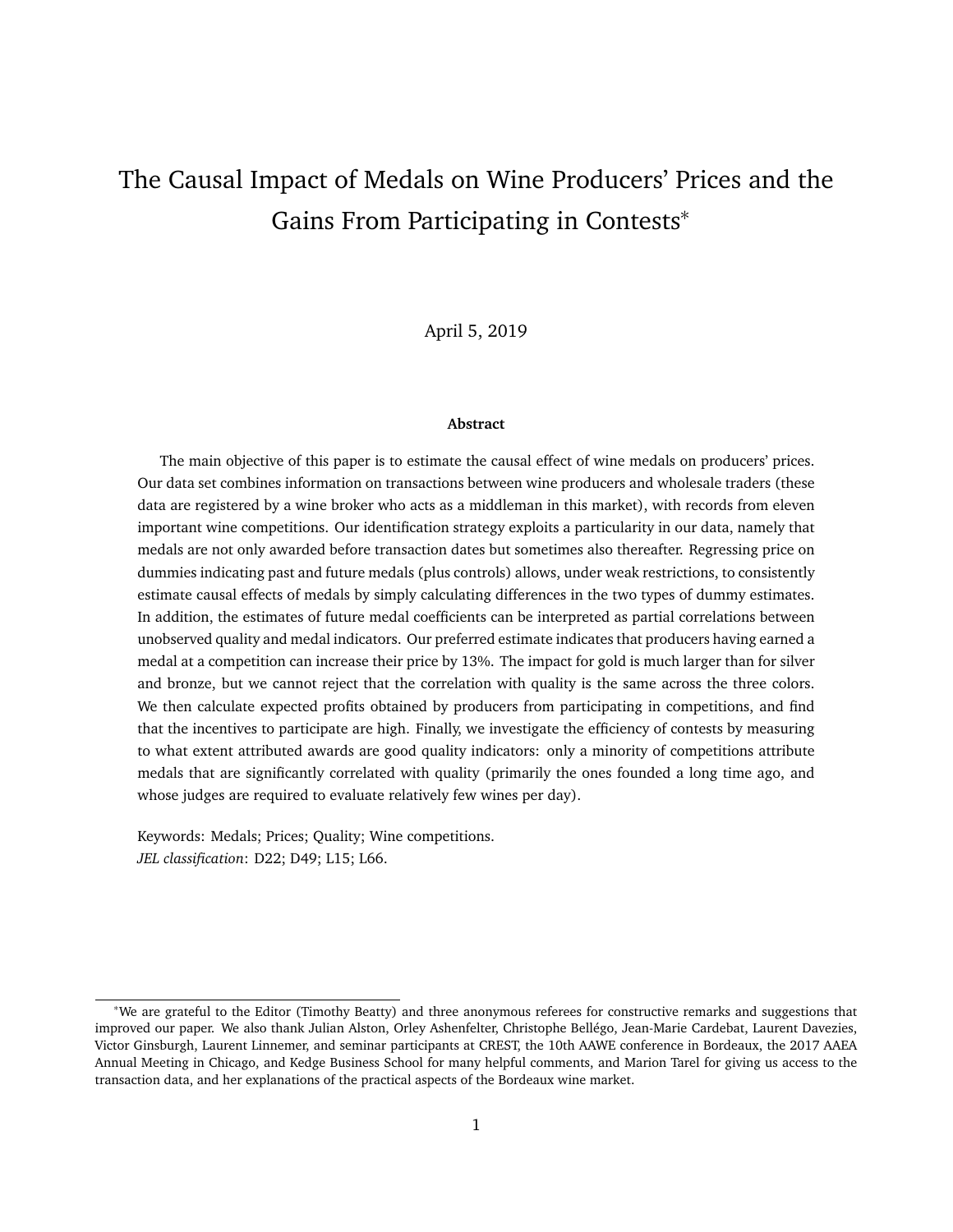## **1 Introduction**

There are many goods whose quality is unknown until actual consumption. For instance, a book's content is uncertain until the text is read. Similarly, a film's story is only revealed when it is seen in a movie theater, and the pleasure procured by a bottle of wine can not be judged before it is uncorked, smelled, and tasted. Producers of such so-called experience goods (Nelson (1970)) face the challenge that potential purchasers must somehow be informed about the *ex ante* unknown quality. To reduce the information asymmetry between consumers and producers, the latter can spend money on advertising and marketing. The movie industry, for example, devotes substantial budget resources to promote films before they are released to the public. Consumers themselves can also contribute to spreading product information by word-of-mouth: they speak with their friends and relatives about the latest music album they have listened to, or add their personal opinion on on-line music blogs. In some cases (partial) information dissemination is mandatory because laws and regulations oblige firms to disclose features of their products. Wine producers (in France and in many other countries), for instance, are required to put on their bottle labels whether sulfites have been added to the wine during the fermentation process. Finally, hidden characteristics of goods may be revealed through awards attributed at competitions: literature lovers learn that the novel receiving the Man Booker prize is the jury's preferred one among the hundreds of new novels published each year, a signal for them that the winning book is likely of high quality. Movie fans can make analogous inferences regarding films awarded at the Oscar ceremonies or the Cannes festival.

This last vehicle of information transmission is widely used in agricultural markets. Fairs and exhibitions are organized throughout the world, giving producers of all sorts of agricultural commodities the opportunity to participate in contests and win medals or other types of awards. Organizers of such contests generally charge entry fees. Participating in a competition entails additional costs for producers as well (transportation costs, opportunity costs of attending a competition). In deciding to participate or not, they thus have to make a trade-off between these costs and potential benefits. To calculate the latter, knowledge of the causal effect of obtaining an award is essential. Consumers also need this knowledge, in particular to evaluate the informational content of certification. The empirical literature on certification and quality disclosure has so far paid little attention to estimating price effects of awards. It has instead primarily focused on whether disclosure modifies the behavior of consumers and producers (see the survey by Dranove and Zhe Jin (2010)).

In this paper we study how medals granted at competitions affect Bordeaux wine prices.<sup>1</sup> For this purpose we use new data on individual transactions between producers and wholesalers (containing information on contract dates, prices and quantities, and characteristics of producers and wines) that we matched with the records of eleven important wine competitions (indicating all winners by medal color, and features of each competition). Identifying the causal impact of awards is challenging because there are potentially

<sup>1</sup>Anecdotal evidence suggests that medals have strong price effects. According to *La Revue du Vin de France* (issue 600, March 2006), a leading French wine magazine, winning a medal at a wine competition allows a producer to increase its price by 10 to 15%. In the same vein, organizers of the *Concours de Bordeaux*, the most important competition for Bordeaux wines, state that a gold medal from this contest allows a recipient to augment its price by up to 30%. See https://www.lenouveleconomiste.fr/lesdossiers/lesconcours-14338 (downloaded May 2017).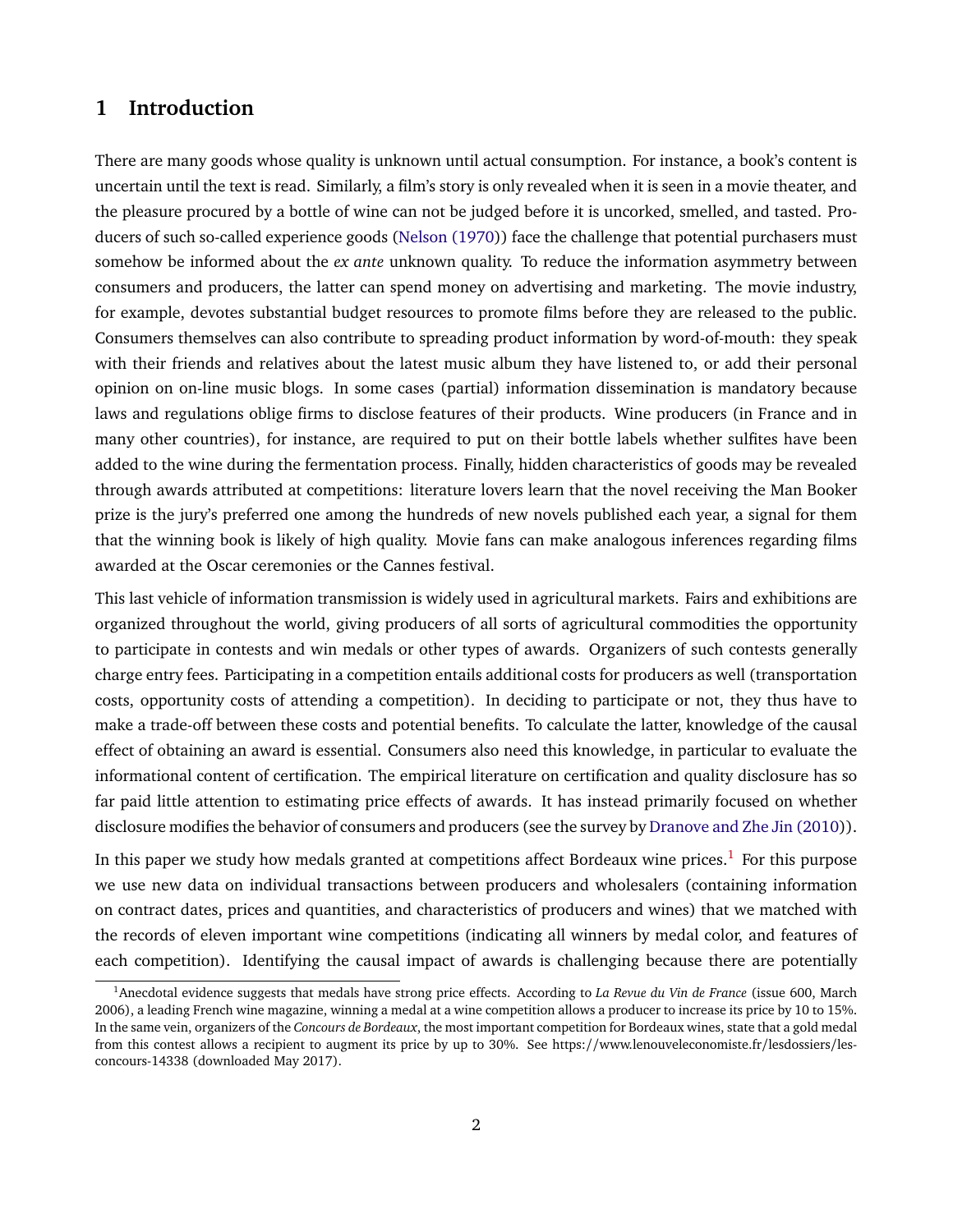unobserved quality determinants that affect both prices and the probability to win medals. A regression of wine price on medal dummies (indicating whether medals were earned prior to the transaction) would then lead to an estimate confounding the true effects of medals and the effect of unobserved quality.

To circumvent this omitted-variable bias, we exploit an unusual feature in our data: among prize-winning wines in the sample, about 19% received a medal *after* the transaction. The idea is now to regress price not just on before-transaction medal dummies, but also on post-transaction medal dummies. It turns out that we can consistently estimate the causal impact by taking the difference in the respective dummy estimates. Two relatively weak restrictions are required to obtain this identification result. One is that the post-transaction dummies must be irrelevant for explaining prices, once we have included unobserved quality, before-transaction dummies, and possibly other control variables in the model. Using the terminology of Wooldridge (2002), the post-transaction dummies are thus assumed to be redundant in the structural price equation. The other restriction needed is that in the projection of quality on medal indicators, each beforetransaction projection coefficient should be equal to its associated post-transaction projection coefficient. Loosely speaking, we assume here that wine quality is similar regardless of whether a given type of medal is awarded before or after a transaction. Our approach to account for unobserved quality determinants is, to the best of our knowledge, new and original, and can potentially be applied to many other contexts (provided that data sets on prices and certification contain both before-transaction and after-transaction awards).

In our empirical analysis we not only present aggregate results, but also report medal impacts by color and especially by competition, hereby exploiting that there is much heterogeneity among contests in our data set.<sup>2</sup> We also give estimates by crossing medal indicators with vintages and appellations (broadly speaking they correspond to regions in Bordeaux), allowing us to investigate to what extent medal effects vary with wine reputation across years of production and sub-regions of Bordeaux.

Another objective of our paper is to calculate expected profits that wine producers get from participating in wine competitions. This requires a calculation of expected costs and benefits. The former are obtained using available information in our data on participation fees charged by competitions, prices of medal stickers (that producers put on their bottles to signal they have won awards), and costs of transporting wine samples from Bordeaux to the contest venue; the latter are obtained using observed prices, transaction volumes, our estimates of the causal impact of medals, and different values for the probabilities of winning medals (we take both small and large values, and the empirical proportions of wines awarded in each contest). We again take benefit of the contest heterogeneity in our sample and show profit calculations separately for different competitions.

Finally, we investigate whether juries make efficient choices in attributing medal awards. We do this by simply estimating the coefficients associated with post-transaction medal dummies (to account for the diversity of competitions we include in our price regression dummies for each contest). Under our identification restrictions, these coefficients can be interpreted as partial correlations between quality and medal indicators. Checking whether judges of a given competition make decisions that are efficient and informative amounts

<sup>&</sup>lt;sup>2</sup>Some of them are organized by the French state, while others are privately run ones, and they differ in prestige, the number of participants they attract, entry fees, proportion of wines being awarded, and the manner in which their juries evaluate wines.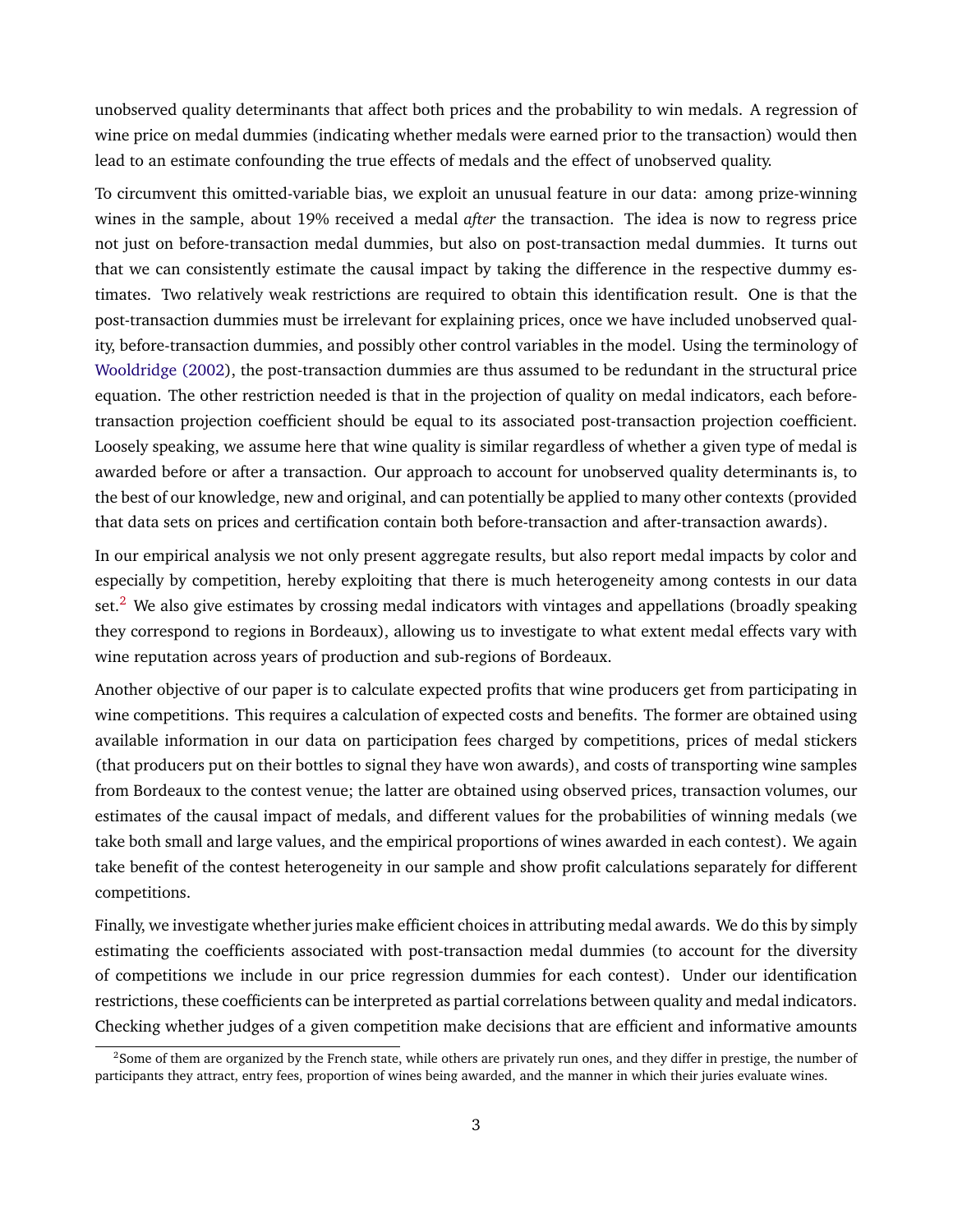then to testing whether the corresponding medal indicator is statistically significant.

We are aware of only a couple of papers that look at the impact of certification on prices. Wimmer and Chezum (2003) compare auctions of certified and non-certified race horses and find that the former are sold at higher prices. Dewan and Hsu (2004) study stamp auctions and document that buyer prices at eBay are lower than at a specialty stamps auction (where there is lower quality uncertainty). In the Californian wine market, Delmas and Grant (2014) find a negative premium for "eco-labelling", suggesting that consumers identify organic wines as being of lower quality. In the same market, Lima (2006) finds that wines are more expensive when they have received medals from Californian tasting events. He does not, however, account for the possible endogeneity of medal indicators.

Our paper is related to a literature studying how wine critics and all sorts of guides influence prices. Hadj Ali et al. (2008) and Dubois and Nauges (2010), look at the effect of grades assigned by Parker on Bordeaux wine prices. To correct for omitted-variable biases, the first paper takes advantage of a natural experiment: in one year this critic did not evaluate the wines and producers had to set prices without knowledge of his/her opinion. The second paper tackles the problem differently by assuming that unobserved quality is a polynomial of observed scores. See Storchmann (2012) for a more comprehensive survey of this literature. Note that grading by wine critics differs from contest certification in the sense that the decision to evaluate a given good is taken by experts and not by producers themselves.

Our paper is also related to a series of articles showing that even highly experienced connoisseurs have difficulties in identifying and detecting high-quality products under double-blind conditions. Fritz et al. (2012) find that professional violonists prefer new-technology violins over instruments by Stradivari and Guarneri del Gesu. Hodgson (2008) organized an experiment at a Californian wine competition in which judges had to evaluate flights containing replicates of exactly the same wine. Only a small minority of judges were able to assign the same medal to the otherwise identical wines. Unlike these papers, we do not offer a direct test of the inefficiency of jury choices, but only an indirect one through our estimation of post-transaction medal coefficients.<sup>3</sup>

In Section 2 we briefly describe the Bordeaux wine market and the organization of the different contests. We also explain the possible reasons for observing post-transaction medals in our data. Section 3 contains a descriptive analysis of our data. Section 4 describes our estimation method and in particular our identification strategy. Section 5 present the results, and Section 6 concludes.

<sup>&</sup>lt;sup>3</sup>There are also papers documenting that decisions taken by juries and evaluation committees are frequently influenced by factors unrelated to the quality of objects being evaluated. See for example Ginsburgh and Van Ours (2003), Redelmeier and Baxter (2009), and Goldin and Rouse (2000). Finally, a theoretical literature has studied the incentives of third-party certifiers to manipulate the information they convey to maximize participation, see in particular Lizzeri (1999), Azmat and Möller (2009) and Harbaugh and Rasmusen (2018).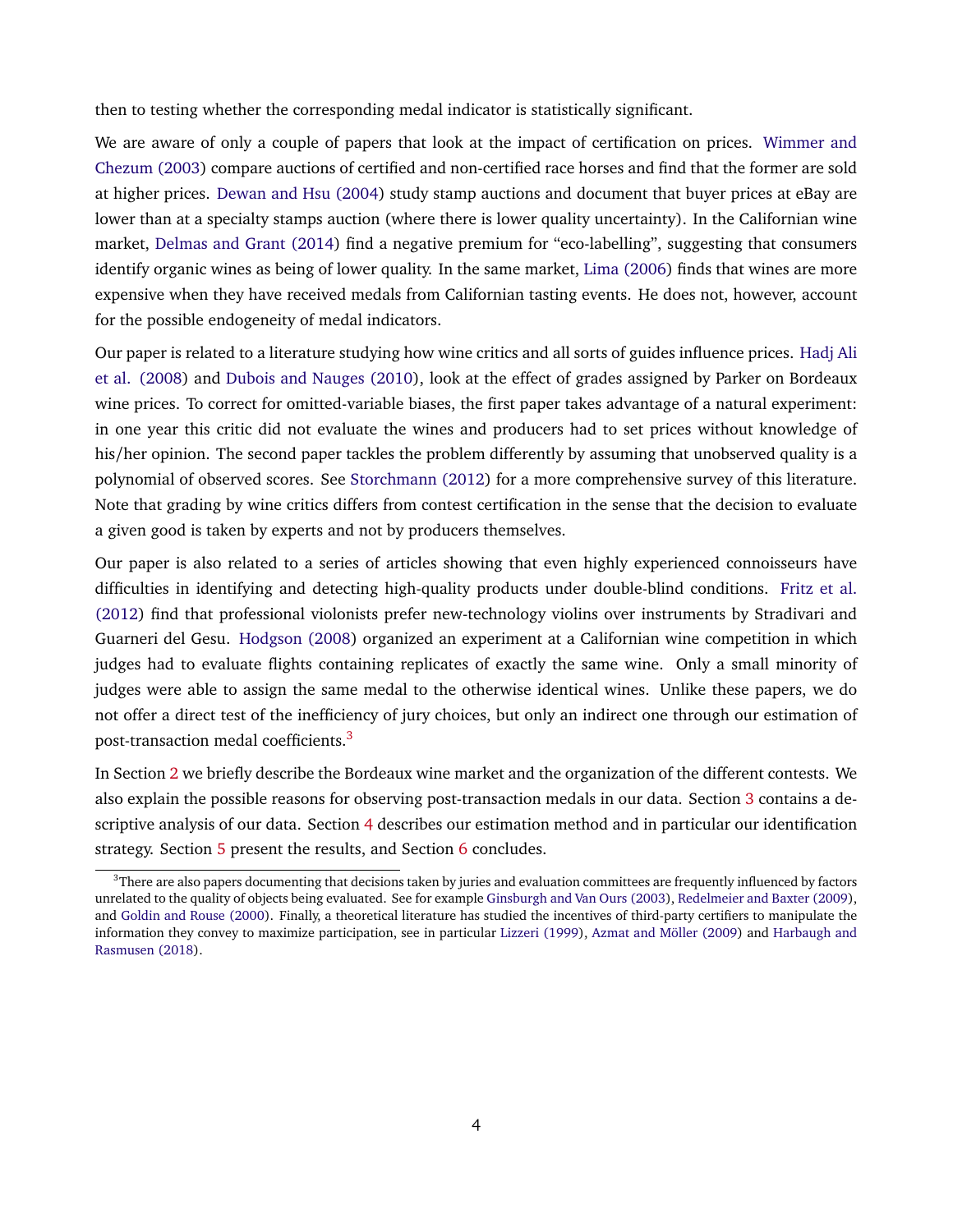## **2 Institutional setting**

In Section 2.1 we briefly present the organization of the Bordeaux wine market and the role played by brokers. In Section 2.2 we describe how wine contests are organized, focusing on the eleven competitions from which we retrieved data. Section 2.3 explains why it is possible that post-transaction medals are observed in our sample.

### **2.1 Bordeaux wine market and role of brokers**

Nowadays there are roughly 7,000 individual wine producers in the Bordeaux region. Most of them sell their wines not directly to retailers but to local wine wholesalers called *négociants*, of which there are currently about 300 in Bordeaux. Transactions between producers and *négociants* are typically handled by brokerage firms (there are approximately 80 of them). Wine brokers are middlemen between producers and *négociants*. They maintain a close relationship with producers, by regularly paying visits to their wine estates and giving advice on all aspects of wine production. While a producer treats in most cases with two or three brokers, each broker deals with hundreds of different producers and *négociants*. Brokers' primary job is to match demand and supply. On a daily basis, they collect information on the types and quantities of wines demanded by *négociants*, and then try to find suitable producers. Brokers also organize tasting sessions to inform potential buyers about wine characteristics. Once a producer and *négociant* are matched, they assist in setting all contract terms (regarding quantities, prices, delivery dates). Brokers are usually remunerated at 2% of the value of each transaction they conclude. Our transaction data come from one of the largest brokerage firms. The volume of wine it trades each year represents about 20% of total volume handled by all Bordeaux-based firms, and 10% of annual production in Bordeaux. Before sharing its data with us, the firm excluded all transactions corresponding to wines from the top-end segment (made up of two or three hundred very prestigious and internationally acclaimed chateaux such as Latour, Haut-Brion, Margaux, Mouton-Rothschild, Yquem, etc.). Consequently, our empirical analysis focuses on the large majority of lesser known clarets.

Given the large number of suppliers producing such wines, competition is fierce. However, compared to elite wine producers, they have relatively few possibilities to alleviate the effects of this competition and to differentiate themselves from their direct competitors. Indeed, top-notch producers benefit from several types of indirect publicity.<sup>4</sup> Many of them are classified (e.g., according to the 1855 classification of Médoc wines, or to the 1955 classification of Saint-Emilion wines), and these rankings are mentioned on the bottle labels. Furthermore, these high-flyers are actively traded at auctions throughout the world, and get extensive media coverage from influential wine experts who taste and grade their wines. In contrast, the less known chateaux do not have many options to advertise their products: their labels are less informative (typically only the producer name and the appellation are mentioned), and these wines are neither sold at auctions nor evaluated by influential experts. At best some of them get mentioned and recommended in wine guides. In

<sup>4</sup>Since the early 1990s French laws severely restrict all forms of direct publicity for alcohol products (it is forbidden on television and in cinemas, while it is limited on radio and in the written press).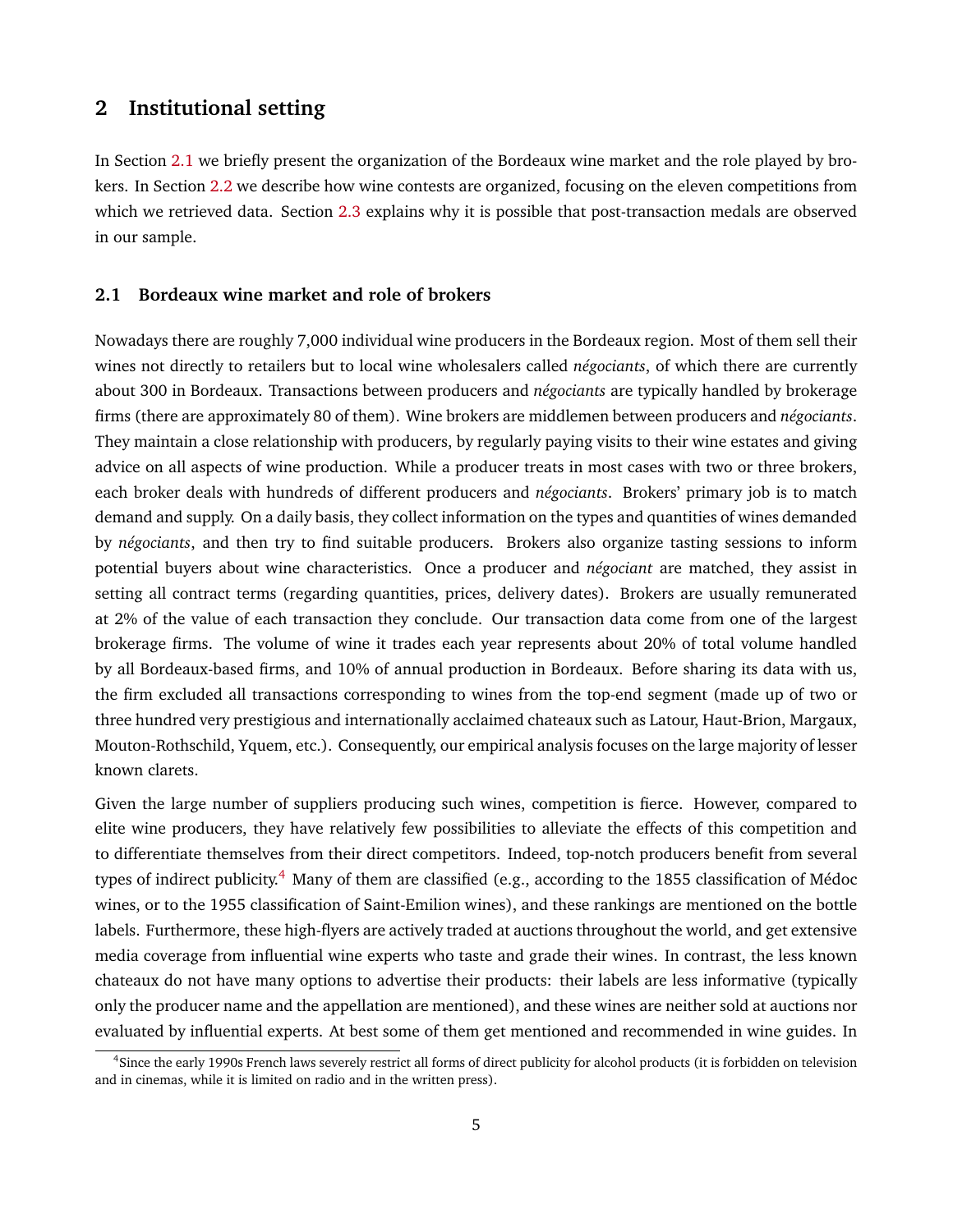addition, the wines in our sample are are mostly still very young and not yet available to consumers, thereby limiting customer-to-customer transmission effects. As a consequence of all this, the primary way for them to inform consumers and increase their market shares, is to participate in wine contests and earn medals.

### **2.2 Wine competitions**

For this paper we have collected data from eleven wine competitions. Nine of them are organized in France,<sup>5</sup> and two abroad. They are all held annually, between January and June, allowing producers to vinify the wines of their latest harvest, and participate in competitions soon thereafter. These contests are arguably the most important ones where Bordeaux wines are allowed to compete, and taken together they are responsible for about 90% of the medals that these wines win each year.<sup>6</sup> Our eleven competitions (abbreviations in parentheses) are: *Concours de Bordeaux* (BOR), a regional contest devoted exclusively to Bordeaux wines; *Concours Mondial de Bruxelles* (BRU), a Belgian international contest held each year in a different country; *Challenge International du Vin* (CHA), an international contest held in the Bordeaux region; *Concours des Vignerons Indépendants de France* (CVI), a nation-wide contest only for individual and independent winemakers; *Decanter World Wine Award* (DEC), a recent but large international competition organized in London by the Decanter magazine; *Concours Mondial des Feminalise* (FEM), a recent contest that went international in 2015 and where all judges are women; *Concours International de Lyon* (LYO), a recent international contest held in Lyon; *Concours des Grands Vins de France à Mâcon* (MAC), an old national contest held in Mâcon; *Concours Général Agricole* (PAR), the oldest and largest French wine contest, held in Paris; *Vinalies Nationales* (VIN), a national contest where all judges are professional oenologists; *Vinalies Internationales* (VII), the international counterpart of VIN.

Table 1 gives more details about these competitions (figures prevailing in 2016). The most recently created ones are DEC, FEM, and LYO (about 10 years ago), while BOR and PAR are the two oldest ones, founded in respectively 1956 and 1870. Six competitions (including the two foreign ones, BRU and DEC) are internationally orientated and are hence open to wines from all countries, four only accept French wines, and one only accepts Bordeaux wines (BOR). BOR, CVI and PAR attribute medals by oral consensus, while the other competitions use a scoring process.<sup>7</sup> BOR and PAR officials pick the samples directly in the tanks or barrels of the producers, while all other contest officials have them sent directly by the producers.<sup>8</sup> There is substantial

<sup>8</sup>BOR and PAR are organized by the French state, and all others by private firms or associations. For state-run contests it is

 $5$ Nowadays there are about 130 official wine competitions in France. Since 2000 about three new French contests have been launched each year, indicating that this is a profitable business.

 $6$ Towards the end of the sampling period, the brokerage firm which shared its transaction data with us started registering all names of competitions where its wines had obtained medals. From this information we estimate that 90% of medals have been awarded by the eleven competitions considered in this paper.

 $7$ Wines are evaluated basically in the same manner in all eleven contests: seated at a table, judges of a jury are served with flights of up to a dozen wines each. Wines within a flight are of the same vintage and region, and products are blind-tasted (except for vintage and region, judges know nothing of the wines). Once all wines of a given flight have been evaluated, either all judges deliberate and agree orally on the laureates (attribution of awards by consensus), or they make their decisions based on the numerical grades assigned by each judge on a tasting grid (attribution by scoring). None of the contests in our sample actually report these grades to the public, only medal winners are revealed. Using a theoretical model, Harbaugh and Rasmusen (2018) show that providing such coarse grades instead of exact ones augments the number of agents applying for certification.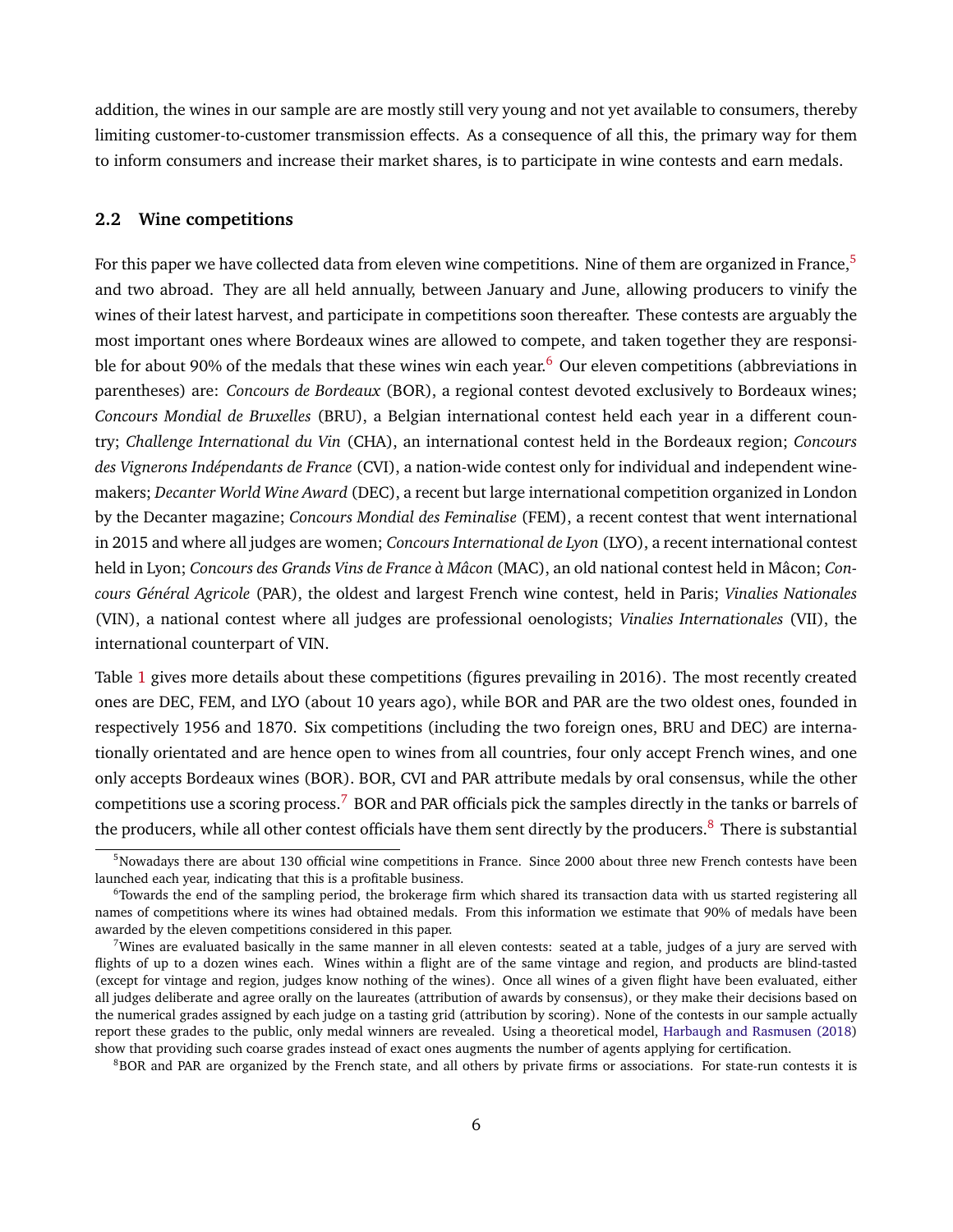variation in the number of wines evaluated in 2016, varying from approximately 3,000 for VIN and VII to more than 16,000 for PAR. There is also much variation in the fraction of awarded wines in our sample. Among contests organized in France, PAR is the most selective one (24% of wines are awarded), and FEM the least (33%). They hence all respect a regulation introduced in 2013 prohibiting French competitions to award more than 33% of participating wines. For our two foreign competitions, which are not concerned by this regulation, the fractions are 30% (BRU) and 59% (DEC). BOR, FEM and LYO award relatively many gold medals (between 12% and 14% of the wines competing in these contests get gold), while DEC, VIN and VII give few (between 3% and 7%). Three contests, BRU, LYO, and VII, give no bronze medals at all, while DEC attributes bronze to almost 40% of its participating wines. Finally, BRU and VII are the most generous with silver (respectively 19% and 22% of their wines get this medal).

Table 1 also indicates whether juries are composed of wine professionals only (pro.), amateurs only (amat.), a combination of the two (mix.), or professional oenologists only (oen.).<sup>9</sup> Five competitions (CHA, FEM, LYO, MAC, and PAR) have mixed juries, while the others have opted for homogeneous juries entirely composed of professionals (BOR, BRU and MAC), oenologists (VIN and VII), or amateurs (CVI). We also see that the number of judges per competition ranges between 75 (VIN) and 2,734 (PAR), and the contests in our sample lasted between 1 and 5 days. The table next gives, for each contest, the number of participating wines, divided by the number of judges times the number of days. Although this ratio does not exactly measure the number of wines tasted per judge on a given day (since each wine is typically evaluated by several judges),  $10$ it is a good measure of the difficulty of the task faced by judges. The ratio is smallest for PAR, and largest for DEC. Finally, information is given on participation fees and prices for medal stickers of each competition, both figures reported before taxes: entry fees are not that high and range between  $37 \in (LYO)$  and 161 € (DEC), and a set of 1,000 stickers costs between 20 (CVI, MAC) and 57 € (DEC).<sup>11</sup>

### **2.3 Rationale for post-transaction medals**

Before turning to a descriptive analysis of our data we wish to explain why, for a substantial fraction of wines in the sample, medals are sometimes attributed *after* transactions. This feature plays an important role in our identification strategy, but may seem somewhat surprising and counter-intuitive at first sight. Indeed, it is not clear what are the incentives for producers to participate in contests after having sold their wine. There are four possible reasons for the phenomenon. First, wine makers typically do net sell their total production in one shot, through one brokerage firm, but mostly via multiple firms. It can then be rational for a wine maker to sell part of the production soon after the harvest (e.g., because cash is urgently needed), say in January, participate in competitions in spring, and sell the rest once the contest outcomes are

relatively easier to find agents to visit producers and collect samples.

<sup>9</sup>Some competitions deliberately include amateur tasters in their juries, arguing that amateurs have judgments which better reflect the preferences of everyday consumers, and that they are less prone to conflicts of interest than professionals.

 $10$ The number of judges tasting each wine varies across contests (and even within contests) and is unknown in the data. Taking 4 judges as (a reasonable) estimate, the ratio for CHA would imply that each judge in this contest tastes 12 wines per day.

 $11$ Some contests charge entry fees that decrease with the number of wine samples sent by a producer. BRU, for example, asks between 150 (first sample) and 138 $\in$  (each additional sample). Similarly, sticker prices may vary with quantities demanded. If multiple entries are given in the table, it means that the marginal cost of 1,000 stickers varies between the lower and higher amount.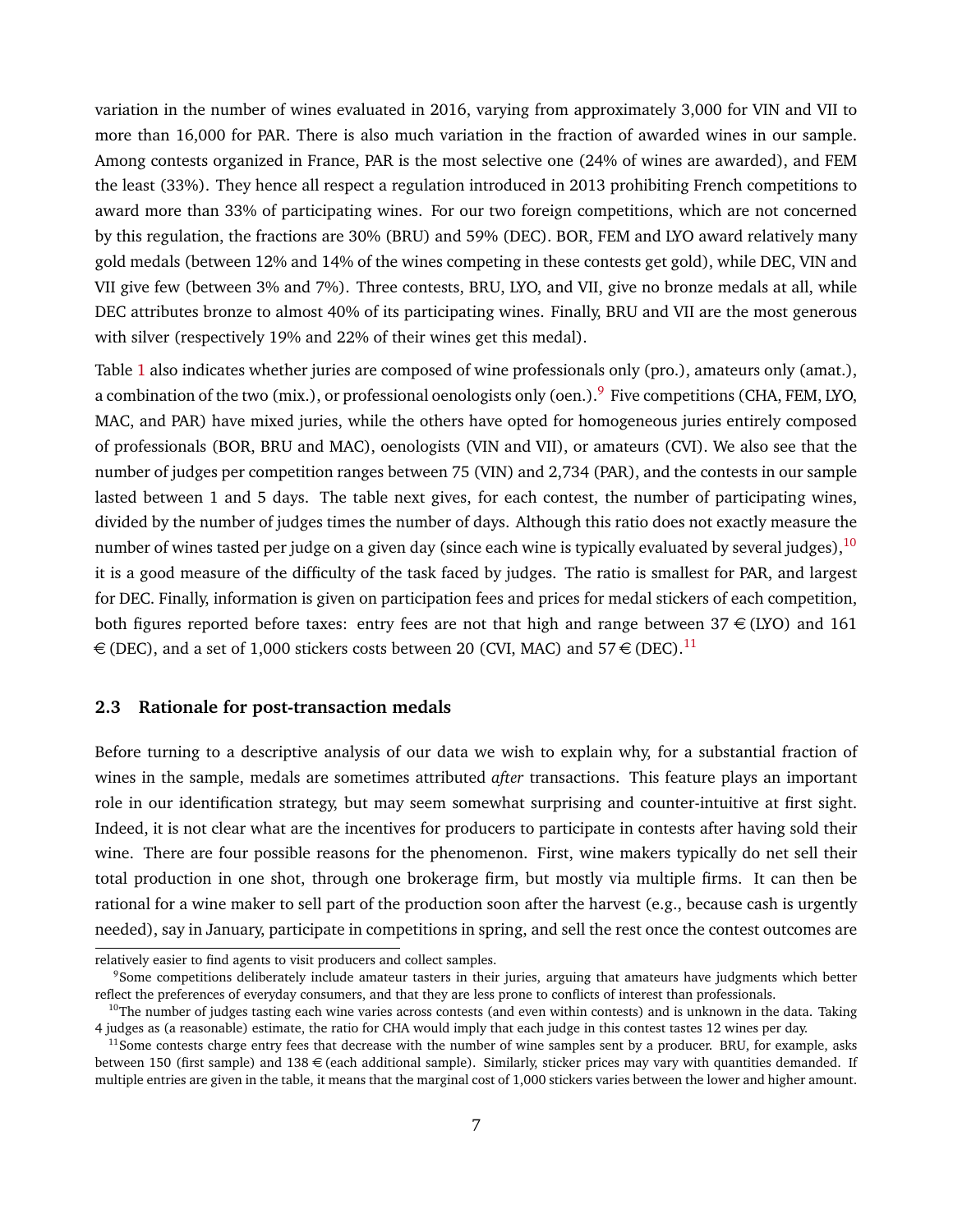|                                    | Table                                                                                                                       |                                                                                               |                                                     | escription of the eleven wine contests                        |                                                 |                            | (figures for $2016$ )                                                                                                                                                                                                                                                                                           |                                                                                                                            |                                                           |                                                                                                    |                                                                |
|------------------------------------|-----------------------------------------------------------------------------------------------------------------------------|-----------------------------------------------------------------------------------------------|-----------------------------------------------------|---------------------------------------------------------------|-------------------------------------------------|----------------------------|-----------------------------------------------------------------------------------------------------------------------------------------------------------------------------------------------------------------------------------------------------------------------------------------------------------------|----------------------------------------------------------------------------------------------------------------------------|-----------------------------------------------------------|----------------------------------------------------------------------------------------------------|----------------------------------------------------------------|
|                                    | <b>BOR</b>                                                                                                                  | BRU                                                                                           | CHA                                                 | Б                                                             | DEC                                             | EEM                        | <b>DXI</b>                                                                                                                                                                                                                                                                                                      | MAC                                                                                                                        | PAR                                                       | Š                                                                                                  |                                                                |
| Year of creation                   |                                                                                                                             |                                                                                               |                                                     |                                                               |                                                 |                            |                                                                                                                                                                                                                                                                                                                 | 1954<br>France<br>S<br>$\begin{array}{c} 1954 \ \text{S} \\ 5 \\ 0.0006 \\ 30\% \\ 7\% \\ 7\% \\ 13\% \\ 13\% \end{array}$ |                                                           |                                                                                                    |                                                                |
| Scope                              |                                                                                                                             |                                                                                               | 1976<br>Norld<br>S                                  |                                                               |                                                 | 2007<br>Norld              |                                                                                                                                                                                                                                                                                                                 |                                                                                                                            |                                                           |                                                                                                    |                                                                |
| Consensus or Scoring               |                                                                                                                             |                                                                                               |                                                     |                                                               |                                                 | $\circ$                    |                                                                                                                                                                                                                                                                                                                 |                                                                                                                            |                                                           |                                                                                                    |                                                                |
| Samples: Picked or Sent            |                                                                                                                             |                                                                                               |                                                     |                                                               |                                                 | $\circ$                    |                                                                                                                                                                                                                                                                                                                 |                                                                                                                            |                                                           |                                                                                                    |                                                                |
| $#$ wines                          | 1956<br>Region<br>$\Gamma$ P<br>$\frac{1}{3}$ , 804<br>$\frac{30\%}{12\%}$ $\frac{8\%}{6\%}$<br>Fro.<br>1, 000 <sup>d</sup> | 1994<br>World<br>S<br>S<br>S<br>30%<br>19%<br>C<br>C<br>C<br>C<br>20<br>20<br>20<br>20<br>320 | $4,162$<br>$31%$<br>$9%$<br>$10%$<br>$10%$<br>$12%$ |                                                               | 2006<br>World<br>S. 869<br>S. 39%<br>16%<br>16% | 3,817<br>33%<br>13%<br>11% | $2010$<br>World<br>S<br>S<br>S<br>S<br>S<br>S<br>S<br>O<br>S<br>S<br>S<br>O<br>S<br>S<br>S<br>Nix<br>Nix<br>Nix<br>Nix<br>Nix<br>Noted<br>Noted<br>Noted<br>Noted<br>Noted<br>Noted<br>Noted<br>Noted<br>Noted<br>Noted<br>Noted<br>Noted<br>Noted<br>Noted<br>Noted<br>Noted<br>Noted<br>Noted<br>Noted<br>Not |                                                                                                                            | 1870<br>France<br>C<br>P<br>P<br>24%<br>20%<br>10%<br>10% | 1982<br>France<br>S<br>3,050<br>27%<br>28%<br>28%<br>29%<br>29%<br>29%<br>29%<br>29%<br>29%<br>29% |                                                                |
| % medals                           |                                                                                                                             |                                                                                               |                                                     |                                                               |                                                 |                            |                                                                                                                                                                                                                                                                                                                 |                                                                                                                            |                                                           |                                                                                                    |                                                                |
| % $g$ old                          |                                                                                                                             |                                                                                               |                                                     |                                                               |                                                 |                            |                                                                                                                                                                                                                                                                                                                 |                                                                                                                            |                                                           |                                                                                                    |                                                                |
| % silver                           |                                                                                                                             |                                                                                               |                                                     |                                                               |                                                 |                            |                                                                                                                                                                                                                                                                                                                 |                                                                                                                            |                                                           |                                                                                                    |                                                                |
| % bronze                           |                                                                                                                             |                                                                                               |                                                     |                                                               |                                                 | 9%                         |                                                                                                                                                                                                                                                                                                                 |                                                                                                                            |                                                           |                                                                                                    |                                                                |
| Jury composition                   |                                                                                                                             |                                                                                               | Mix.                                                |                                                               |                                                 | Mix.                       |                                                                                                                                                                                                                                                                                                                 | Mix.<br>2,080                                                                                                              |                                                           |                                                                                                    |                                                                |
| $#$ judges                         |                                                                                                                             |                                                                                               | 704                                                 | 1990<br>France<br>5,904<br>5,9%<br>7%<br>7%<br>Amat.<br>Amat. | Pro.<br>240                                     | $700^a$                    |                                                                                                                                                                                                                                                                                                                 |                                                                                                                            | Mix.<br>$2,734$<br>$2^f$                                  |                                                                                                    | 1995<br>World S<br>8 9 9 9 9 9 9 9 9 9 1 33<br>1 33 9 9 9 1 33 |
| $#$ days                           |                                                                                                                             |                                                                                               |                                                     |                                                               | $\sqrt{2}$                                      |                            | $\overline{a}$                                                                                                                                                                                                                                                                                                  |                                                                                                                            |                                                           |                                                                                                    |                                                                |
| # wines/(# judges $\times$ # days) | ო                                                                                                                           | $6.7$                                                                                         | $\mathfrak{S}$                                      | $2.7$<br>51.2                                                 | 13.2<br>161                                     |                            | $9.7$<br>$37$<br>$37$<br>$30.14$                                                                                                                                                                                                                                                                                |                                                                                                                            | $1.6^{f}$<br>86-69                                        | $6.1^{f}$                                                                                          | $\frac{5.3}{35-125}$                                           |
| Participation fee $(\in)$ *        | ∞. ∞                                                                                                                        | 50-138                                                                                        | 93-73<br>27-21                                      |                                                               |                                                 | $5.5$<br>37.5              |                                                                                                                                                                                                                                                                                                                 | $4.8$<br>57.5<br>20                                                                                                        |                                                           |                                                                                                    |                                                                |
| Sticker price $(\in/1,000)$ **     | $\approx$<br>55                                                                                                             | 35-22                                                                                         |                                                     | $20 - 13$                                                     | $-35$                                           | $-42$                      |                                                                                                                                                                                                                                                                                                                 |                                                                                                                            | 23-19                                                     | 33.9                                                                                               |                                                                |
|                                    |                                                                                                                             |                                                                                               |                                                     |                                                               |                                                 |                            |                                                                                                                                                                                                                                                                                                                 |                                                                                                                            |                                                           |                                                                                                    |                                                                |

<sup>a</sup>: Approximate statistic. *a*: Approximate statistic.

 $m$ : The few grand gold medals awarded by BRU and LYO (in 2012 and 2013) have been merged with the gold medals. The medals with the mention *m*: The few grand gold medals awarded by BRU and LYO (in 2012 and 2013) have been merged with the gold medals. The medals with the mention "commended", awarded by DEC, have been merged with the bronze medals. "commended", awarded by DEC, have been merged with the bronze medals.

 $^+$ : The medal winners must also pay an additional charge: 0.6/0.4/0.25 €/100L for a gold/silver/bronze medal.

final.<br>\*: If there are two entries the fees decrease with the number of wine samples sent by the producer, varying between high amount (first sample) and low <sup>+</sup>: The medal winners must also pay an additional charge: 0.6/0.4/0.25  $\in$  /100L for a gold/silver/bronze medal.<br><sup>f</sup>: PAR and VIN organize regional playoffs where 60% of participants were preselected for PAR and 30% for *f* : PAR and VIN organize regional playoffs where 60% of participants were preselected for PAR and 30% for VIN. The figures are only for the national

\*: If there are two entries the fees decrease with the number of wine samples sent by the producer, varying between high amount (first sample) and low amount (each additional sample). amount (each additional sample).

\*\*: If there are two entries the marginal cost per 1,000 stickers depends on the quantity of stickers ordered, varying between the low amount and the \*\*: If there are two entries the marginal cost per 1,000 stickers depends on the quantity of stickers ordered, varying between the low amount and the high amount. high amount.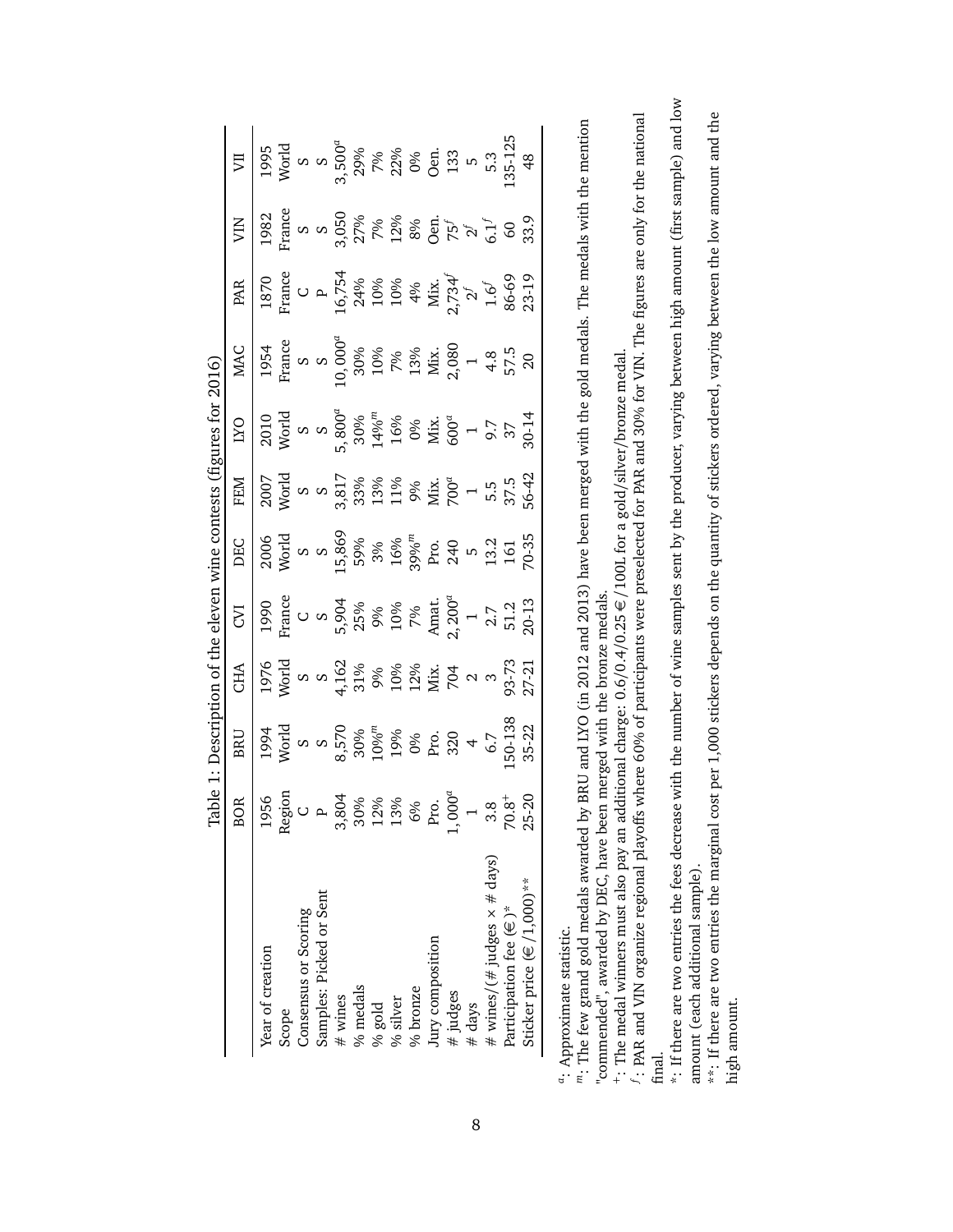known, say in July. Assuming that the January sale was negotiated by the brokerage firm that shared its data with us, and that in addition a medal was obtained, this wine maker would appear in our sample as having sold its wine before obtaining an award. Second, even for wine makers who sell their total output before contests are held, it may be of interest to participate in competitions, but primarily to get feedback about the quality of their latest vintage (think of producers having introduced new vinification techniques). Such producers might nonetheless obtain a medal, and show up in our data set as post-transaction medal winners. Third, *négociants* have the right to enter wine competitions with lots they have bought from producers (some competitions forbid this practice), and, here again, this results in the latter showing up as receiving medals after the transactions take place. Fourth, a small fraction of transactions take the form of written contracts between producers and *négociants*, stipulating that the latter has to pay a price-markup to the former in case a medal is awarded between the dates of transaction delivery/payment.<sup>12</sup> Such contingent contracts allow producers to sell their wines early in the season but nonetheless earn extra income in case they win prizes later on.

## **3 Descriptive Statistics**

We have collected data on our eleven wine contests for the years 2006 to 2016. For all contests and years we observe: precise competition dates, identities of all winners (i.e., names of chateaux and wine producers),  $^{13}$ color (bronze, silver, gold) of the medal received by each winner, and some additional competition characteristics (described in Table 1). The data set made available to us by the brokerage firm covers transactions realized between 2005 and 2016. The fact that it discarded from the initial data base all transactions concerning elite chateaux is not problematic since producers of such wines never participate in competitions. For each transaction we observe the exact transaction date, volume of wine sold, price of this volume, vintage, appellation, type of packaging (bottled, bulk, or bottled when collected  $(BWC^{14})$ ), and type of producer (individual wine maker, or wine maker belonging to a cooperative winery).<sup>15</sup> We only kept transactions corresponding to the 2005-2014 vintages, i.e., we excluded wines from 2015 and 2016, and those from 2004 and earlier.<sup>16</sup> We then matched the transaction and medal data sets on the identities of the wines, resulting in a sample of 16,399 observations.

 $12$ The average delay between the signature of a contract and date of delivery is about 100 days. Payment is generally due 60 days after delivery.

<sup>&</sup>lt;sup>13</sup>Unfortunately we have no information on contest losers.

<sup>14</sup>In Bordeaux, wines are not delivered by producers but collected by *négociants*. When a wine is not sold in bottles, either *négociants* come with a truck and pump up the wine from producers' reservoirs (bulk), or bottle wines directly at the chateau using bottling trucks (BWC).

<sup>&</sup>lt;sup>15</sup>There are nowadays around 40 cooperative wineries in Bordeaux. Producers belonging to a cooperative share various fixed costs (e.g., the costs of harvesting machines) with other members. While wines are marketed under the chateau names of the respective members, sales are coordinated and managed by the cooperation, and revenues are shared among adherents depending on the quality and quantity of wine each one brought to the pool.

<sup>&</sup>lt;sup>16</sup>All contests in our sample primarily attribute prizes to wines of the two latest vintages (for example, in 2012, BOR awarded 87% of its prizes to vintages of 2010 and 2011). Given that our medal data base covers contests held between 2006 and 2016, we dropped vintages of 2015 and 2016 since these are potentially wines participating in competitions of 2017 and 2018. Similarly, all wines from 2004 and earlier are excluded because they could have participated in contests held in 2005 or earlier.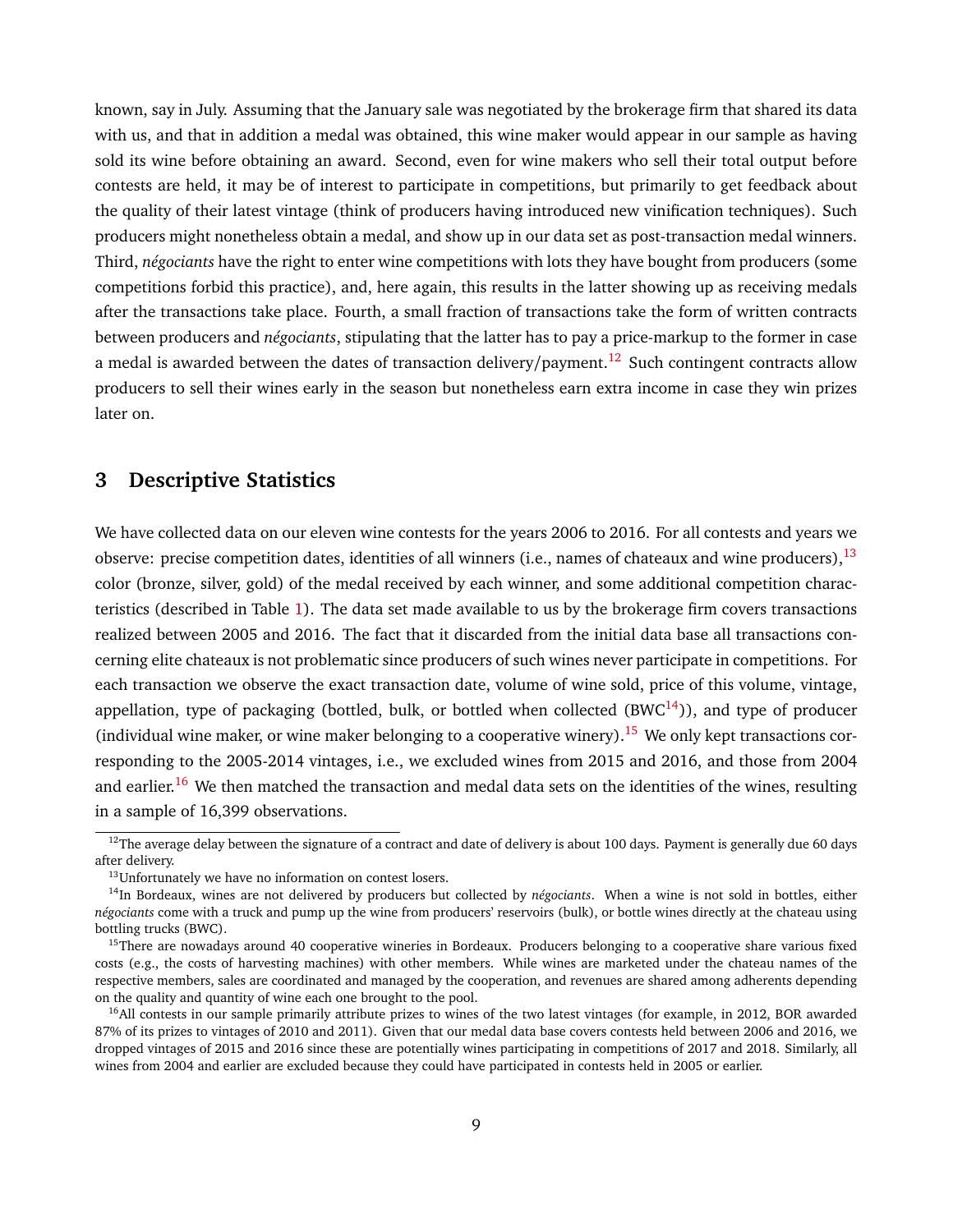Table 2 contains descriptive statistics on the main variables in our data set. The average price per 0.75 liters (the quantity contained in a standard bottle)<sup>17</sup> is 2.24  $\epsilon$ , the minimum (resp. maximum) price is 0.05 €(40 €); 99% of prices are below 8.6 €/0.75L, and 90% below 4.9 €/0.75L, indicating that we are dealing here with the low-price segment wines. We emphasize that these prices are the ones paid by *négociants*, final consumers pay about 30 to 40% more at retailers. The quantities sold via the brokerage firm are substantial: on average, producers sell almost 50,000 liters. Among wines which received at least one medal prior to the transaction, the average duration between date of medal attribution and date of transaction is almost 14 months (if multiple medals are attributed, we pick the one such that the duration between these two moments is shortest). Among those awarded at least once after the transaction, the average duration separating transaction and award dates is almost 8 months (in case of multiple awards we pick again the one such that this duration is shortest).

| Variable                                             | Mean   | Sd. error | Min      | Max      |
|------------------------------------------------------|--------|-----------|----------|----------|
| Price $(\in / 0.75L)$                                | 2.24   | 1.98      | 0.05     | 40       |
| Volume (1,000L)                                      | 48.58  | 66.69     | 0.01     | 1,155.56 |
| Delay between prior medal and transaction* (months)  | 13.92  | 14.63     | 0        | 89.9     |
| Delay between transaction and future medal* (months) | 7.97   | 9.28      | 0.03     | 103.11   |
| Age (months)                                         | 18.86  | 17.11     | $\Omega$ | 129      |
| Vintage                                              | 2009.6 | 2.76      | 2005     | 2014     |
| Delay between transaction and delivery (months)      | 3.11   | 3.35      | $\Omega$ | 37.06    |
| Type seller: Cooperative winery                      | 0.17   | 0.37      | 0        |          |
| Type seller: Individual wine maker                   | 0.83   | 0.37      | $\Omega$ |          |
| Type packaging: Bottled                              | 0.24   | 0.42      | 0        |          |
| Type packaging: Bulk                                 | 0.62   | 0.49      | 0        |          |
| Type packaging: BWC                                  | 0.14   | 0.35      | 0        |          |
| N                                                    |        | 16,399    |          |          |

|  | Table 2: Descriptive statistics |  |
|--|---------------------------------|--|
|--|---------------------------------|--|

\*: If a wine obtained several medals before or after the transaction, we consider the medal for which award and transaction dates are closest.

All remaining variables in Table 2 act as control variables in our empirical analysis.<sup>18</sup> The wine's age (month of transaction minus September of vintage year) is around 19 months on average, with a minimum of 0 months (corresponding to a wine sold during the harvest month) and a maximum of 129 months (almost 11 years). Given that only 2005-2014 vintages have been selected, All vintages between 2005 to 2014 are observed in our sample, and the average wine is from the 2009 harvest. Producers deliver their wines fairly quickly to buyers, slightly more than 3 months after contract signature. The large majority of wines (83%) are produced by individual wine makers, while the remaining 17% are made by producers who have joined a cooperative.<sup>19</sup> The last three lines indicate the type of packaging: 24% of wines are already bottled at the transaction date, 62% are sold in bulk, and 14% are BWC.

 $17$ This price is calculated as the ratio of total amount paid (in euros) and volume (in liters) times 0.75.

 $18$ Our controls also include appellation dummies, but since there are 45 of them the descriptive statistics are omitted.

 $19$ This fraction is much smaller than the overall percentage of Bordeaux producers belonging to cooperatives (around 50% in 2016) because many cooperatives bypass brokers and sell wine directly to *négotiants* (or even directly to large retailers).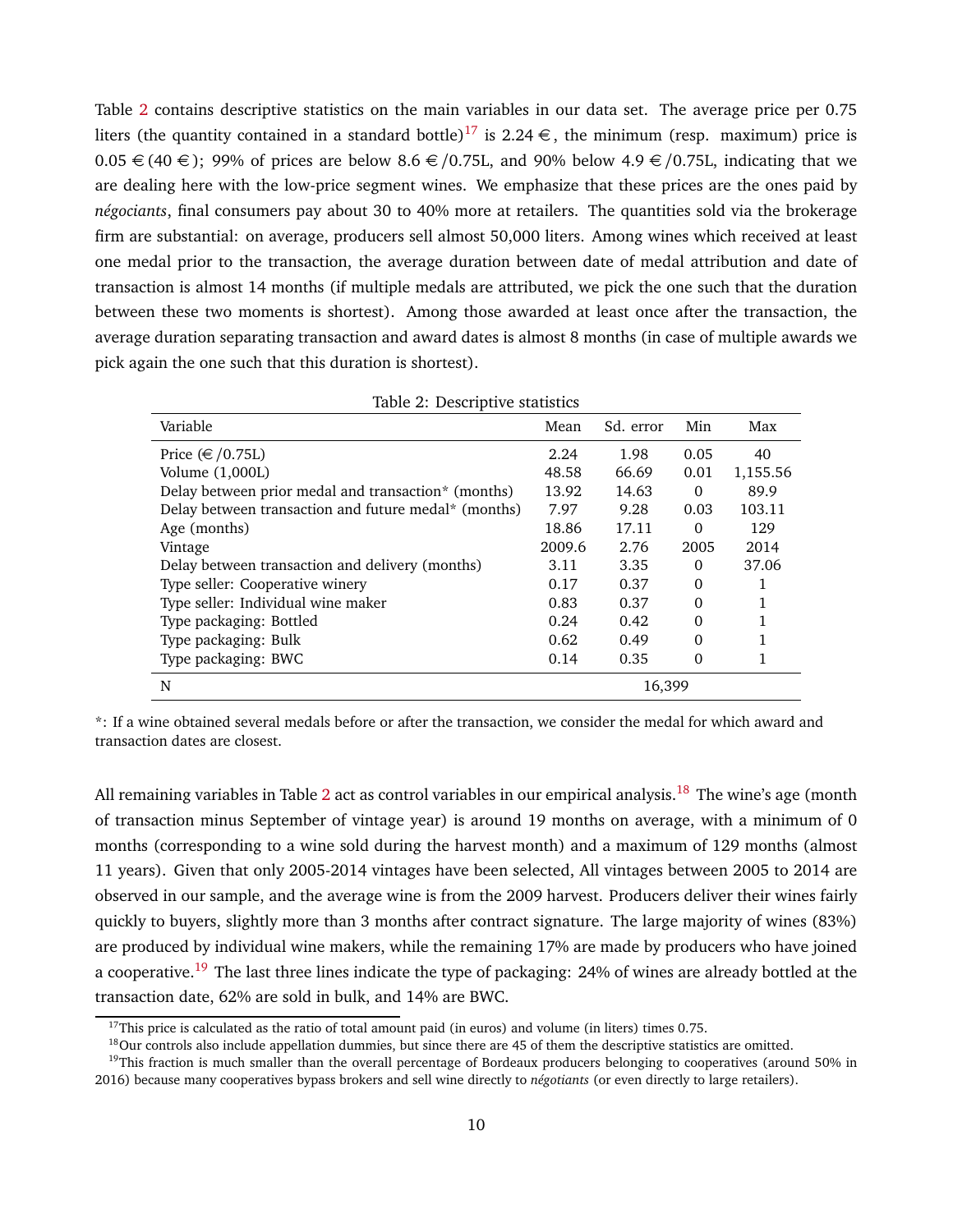Table 8 in Appendix A gives a cross-tabulation of the number of medals awarded before and after the transaction. We see that 13,298 wines have not won a medal at all in the eleven competitions. Among the 3,101 prize-winning wines (16,399-13,298), 2,711 ((1,688+632+391) got at least one medal before the transaction, while 587 (449+102+36) got at least one medal thereafter. Note that there are wines that received multiple awards: for instance, 612 wines got two medals before being sold, and 102 wines got awarded twice after the transaction date. Finally, there is a small number of wines that got prizes both before *and* after the transaction date (for example, 129 got one medal before and one after the date of sale).

Table 9, also in the appendix, lists, for each contest, the total number of medals awarded to the wines in our sample, together with the number of awards separately for gold, silver, and bronze. We distinguish medals given before and after transactions. BOR is by far the competition that awarded the highest number of medals: between 2006 and 2016 it attributed a prize to 1,119 wines before they were sold, and to 178 wines after they were sold. Other competitions with many awards are MAC (735 medals before and 112 after the transaction) and PAR (727 and 69). VII awarded the least number of medals during the observation period (30 and 11). Note that the fraction of medals attributed to the three colors is quite similar to the aggregate medal proportions reported in Table 1.

|                        | Characteristic                |        | Number of medals |       |               | Type of medal* |       |
|------------------------|-------------------------------|--------|------------------|-------|---------------|----------------|-------|
| Timing                 |                               |        |                  | $2+$  | <b>Bronze</b> | Silver         | Gold  |
| Before the transaction | Average Price $(\in / 0.75L)$ | 2.05   | 2.99             | 3.6   | 3.58          | 3.21           | 3.21  |
|                        | Frequency                     | 13,688 | 1,688            | 1,023 | 1,109         | 1,239          | 1,312 |
| After the transaction  | Average Price $(\in / 0.75L)$ | 2.21   | 3.05             | 3.67  | 3.43          | 3.18           | 3.19  |
|                        | Frequency                     | 15,812 | 449              | 138   | 232           | 260            | 204   |

Table 3: Average price by number and type of medals before/after transaction

\*: A given wine can appear in more than one of the three columns. For example, a wine that earned one bronze and one gold after the transaction, is counted once in column headed "Bronze" (i.e., is among the 232 wines having at least one such post-transaction medal) and once in column "Gold" (is among the 204 wines with at least one such post-transaction medal).

Table 3 gives average prices and frequencies by number (columns 1-3) and type (columns 4-6) of medals received. Statistics are reported separately for wines sold before and after transactions. As expected, average prices augment with the number of medals received before a transaction (from  $2.05 \in /0.75$ L for wines having no before-transaction medal to  $3.6 \in$  for those with two such medals or more). Similarly, average prices increase with the number of medals earned after a transaction (from  $2.21 \in$  for wines without aftertransaction medal<sup>20</sup> to 3.67  $\in$  for those with two such medals or more). Looking at the statistics by type of medal, we see that for post-transaction winners with at least one bronze medal the average price is  $3.43 \in .$ The average price for producers winning at least one silver (resp. gold) medal is, surprisingly, slighter lower, at  $3.18 \in ($ resp.  $3.19 \in)$ . A similar pattern is found for producers winning medals before the date of sale.

<sup>&</sup>lt;sup>20</sup>Note that this subsample includes 2,514 wines having received a prize before the transaction (see Table 8), explaining why they are prized slightly higher than wines without a before-transaction medal. A similar explanation holds for the columns headed "1" and "2+".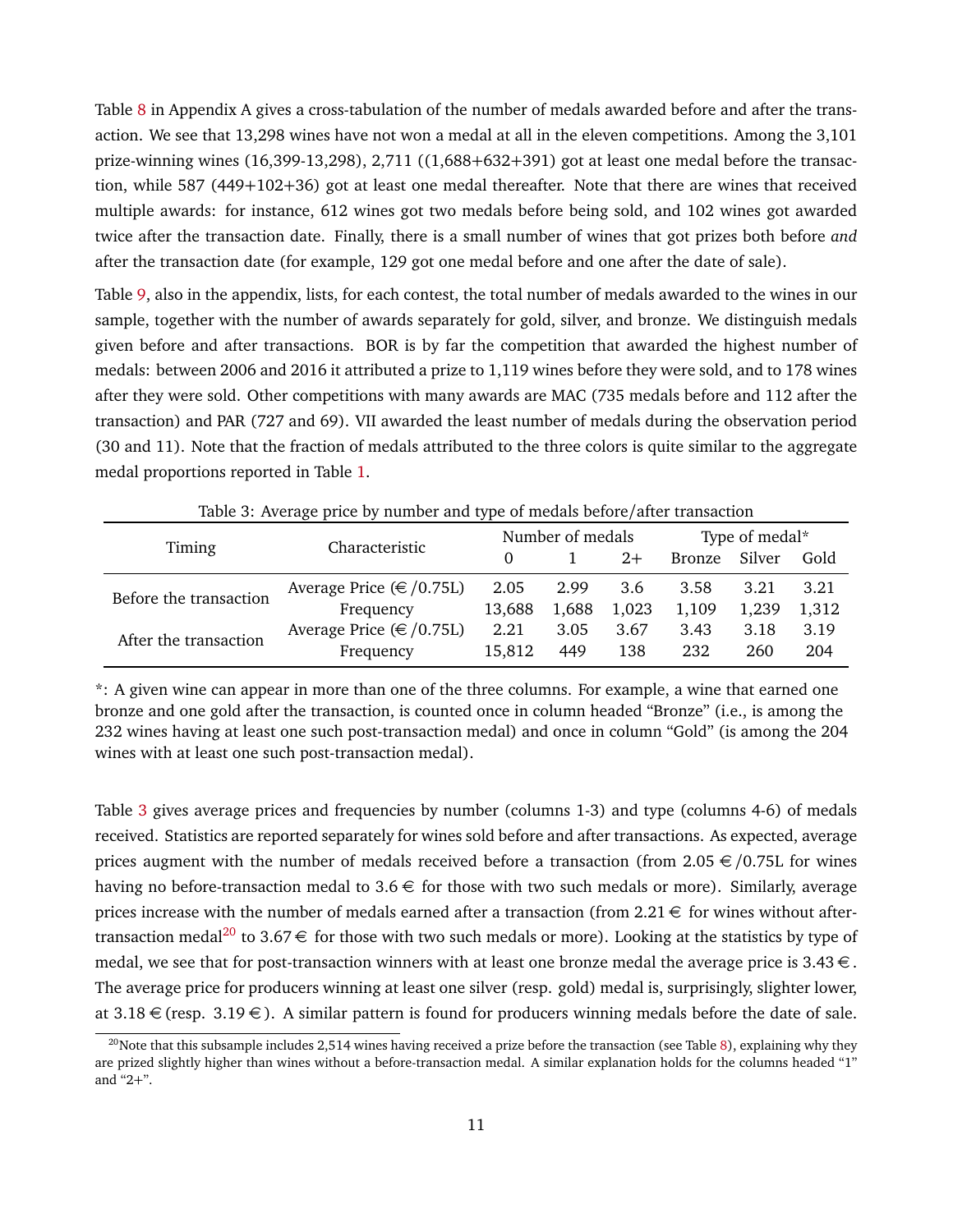In Section 5 we will see that this counter-intuitive result disappears once we control for additional wine characteristics.

## **4 Estimation method**

In this section we present our estimator for the causal impact of medals on prices. It is convenient to start the presentation by assuming that there are no other observed price determinants. We thus assume, for the moment, that variables such as the age of a wine, its appellation, or its packaging, are observed. We also assume that there exists just one type of medal and only one competition, i.e., we ignore for now that medals come in different colors (bronze, silver, gold), and that there are in practice several competitions.

Let the price *P* be generated by the following model:

$$
ln(P) = \alpha_0 + \alpha_M M + Q + \epsilon = \alpha_0 + \alpha_M M + \xi \tag{1}
$$

where *M* is a binary variable equal to 1 if a wine has obtained a medal before the transaction date and 0 otherwise, *Q* represents unobserved wine quality, *ε* is an error term capturing the effect of other unobserved price determinants, and  $\xi = Q + \epsilon$ . Without loss of generality we impose that  $E(\epsilon) = 0$ . Furthermore, quality *Q* is defined in such a way that the coefficient associated with this variable is normalized to one. The parameters  $\alpha_0$  and  $\alpha_M$  represent the intercept and the causal effect of the medal, respectively.

Next we define *F*, a binary variable equal to 1 if a wine will get a medal somewhere after the transaction and 0 otherwise. We assume that  $\epsilon$  is mean-independent of M, Q, and F, which, together with our restriction on the unconditional mean of  $\epsilon$ , leads to:  $E(\epsilon | M, F, Q) = 0$ . Note that *P* is assumed to be determined only by the before-transaction medal indicator *M* and *Q*, i.e., the post-transaction medal indicator *F* does not affect price. To the extent that *F* is by definition unknown at the time of transaction, it seems natural to exclude this variable from the structural model (1). Note also that our model structure is similar to the one adopted by Dubois and Nauges (2010), except that they do not observe the equivalent of our dummy *F*. It also relates to a literature using weather variables to identify the influence of experts on fine wine prices.<sup>21</sup>

Let  $\hat{\alpha}_M^{OLS}$  denote the OLS estimator of  $\alpha_M$  (obtained after estimating model (1)). Since *M* and *Q* are potentially positively correlated (higher-quality wines have a higher chance of earning a medal), we expect that the probability limit of  $\hat{\alpha}_M^{OLS}$  exceeds  $\alpha_M$ . The OLS estimator is only consistent under the additional assumption that *M* and *Q* are uncorrelated. Although this assumption is unlikely to hold in practice, we nonetheless report OLS estimates in the next section, but merely as benchmark results, which will be compared with the results produced by our estimator.

To define our estimator, we consider the linear projection of *Q* on *F* and *M* (see for example Wooldridge

<sup>&</sup>lt;sup>21</sup>See Cardebat, Figuet, and Paroissien (2014) and Oczkowski (2016) among others.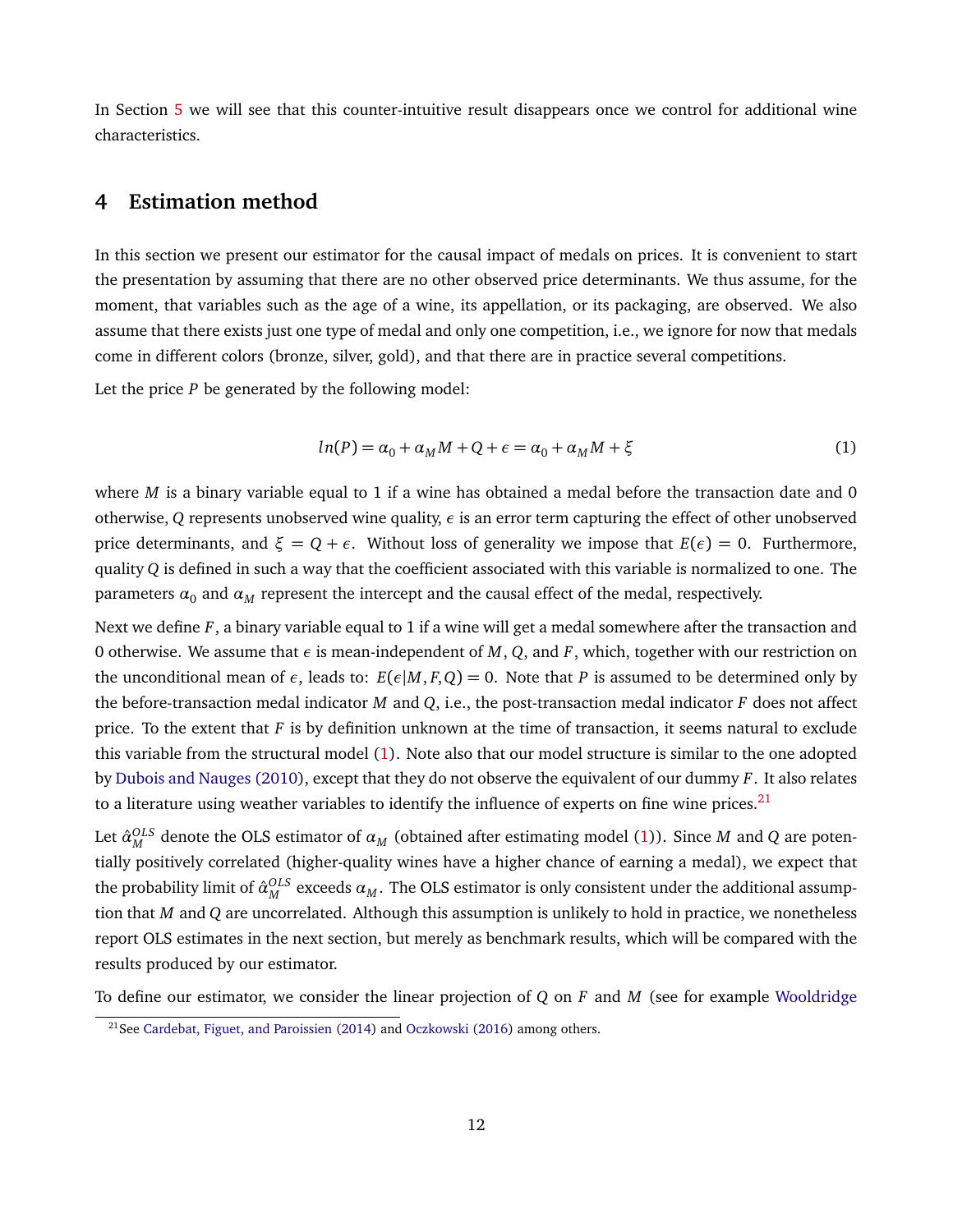(2002) for the definition and properties of linear projections):

$$
Q = \beta_0 + \beta_M M + \beta_F F + \mu \tag{2}
$$

where  $\beta_0$ ,  $\beta_M$ , and  $\beta_F$  are the linear prediction coefficients. The error term  $\mu$  satisfies, by definition of a linear projection,  $cov(M, \mu) = cov(F, \mu) = 0$ . Replacing *Q* in equation (1) by (2) gives:<sup>22</sup>

$$
ln(P) = (\alpha_0 + \beta_0) + (\alpha_M + \beta_M)M + \beta_F F + \epsilon + \mu.
$$
\n(3)

Since *ε* and *µ* are uncorrelated with both *M* and *F* (*ε* because of our mean-independence assumption, and *µ* by construction),  $\epsilon + \mu$  is also uncorrelated with the two medal indicators. Hence the estimators ( $\alpha_M + \beta_M$ ) and  $\hat{\beta}_F$  (obtained by estimating model (3)) consistently estimate ( $\alpha_M+\beta_M$ ) and  $\beta_F.$  Under the identifying restriction  $\beta_M = \beta_F$ , the difference in these estimators is thus a consistent estimator of the causal effect  $\alpha_M$ . This estimator is denoted  $\hat{\alpha}_M^{DIF}$  (the superscript *DIF* to indicate that it is based on a difference in two estimators) and is defined as

$$
\hat{\alpha}_M^{DIF} = \widehat{\alpha_M + \beta_M} - \hat{\beta}_F. \tag{4}
$$

**Remarks:** 1) Our estimator does not require *M* and *Q* to be uncorrelated (the identifying restriction necessary to interpret the OLS estimate as the causal effect of a medal).<sup>23</sup> Instead, we need to impose the more natural and plausible restriction  $\beta_M = \beta_F$ , i.e., the partial correlations between *M* and *Q* and *F* and *Q* are equal. 2) The variable *F* is not what Wooldridge (2002) calls a proxy variable for the endogenous variable *M*. Although we assume that *F* is redundant in (1) (like a proxy variable), we only impose  $\beta_M = \beta_F$  (while a proxy variable requires  $\beta_M = 0$ ). *F* is not an instrumental variable for *M* either since it is correlated with *Q*. 3) Our procedure allows to estimate the medal effect on prices observed at transaction dates. Our data do not allow to determine how medals affect prices observed at later stages of the sales chain (e.g., retail prices). As mentioned in the introduction, from the perspective of wine producers, the effect we measure is important since it is a crucial ingredient to calculate their expected profits from participating in a competition. Based on such calculations they can then decide whether entering a competition is worthwhile or not.

Let us now turn to the more general case where wines can win multiple medals, of different colors, from different contests. We now also account for the possibility that prices can be influenced by a vector of observable characteristics, denoted *X*. The analogue of the equation (1) becomes

$$
ln(P) = \alpha_0 + \sum_{j=1}^{J} \alpha_{M_j} M_j + \alpha_X X + Q + \epsilon
$$
\n(5)

<sup>&</sup>lt;sup>22</sup>The idea to replace *Q* by its projection on a set of regressors is reminiscent of Chamberlain's (1982) approach to unobserved effects models.

<sup>&</sup>lt;sup>23</sup>Using (2), we have  $cov(M,Q) = \beta_M var(M) + \beta_F cov(M,F)$ . Under  $\beta_M = \beta_F$ , we get  $cov(M,Q) = \beta_M cov(M,M+F)$ , which generally differs from zero except when  $\beta_M = 0$  and/or when the last covariance equals zero.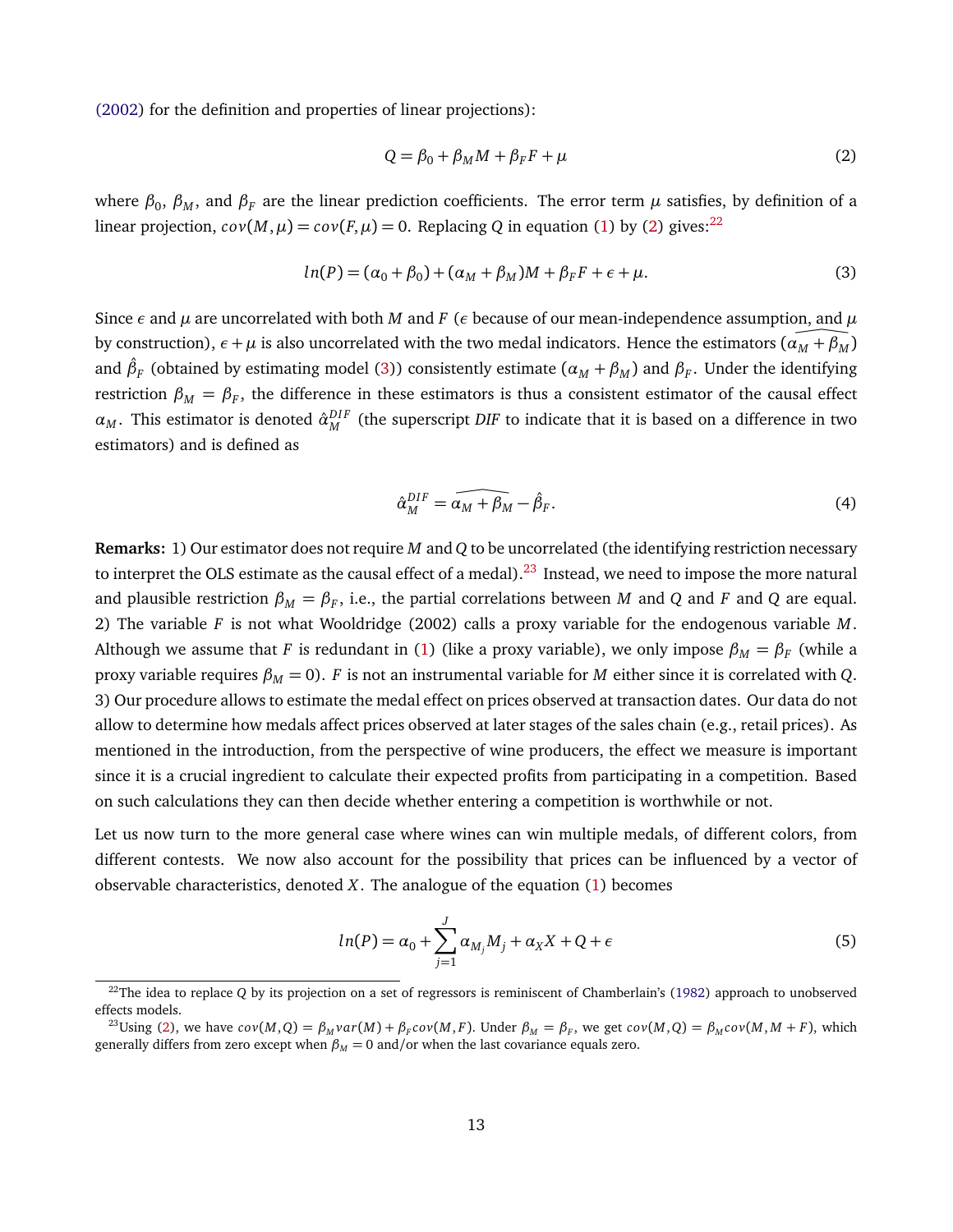and the linear projection (2) becomes

$$
Q = \beta_0 + \sum_{j=1}^{J} \beta_{M_j} M_j + \sum_{j=1}^{J} \beta_{F_j} F_j + \beta_X X + \mu.
$$
 (6)

Here *M<sup>j</sup>* equals 1 if a wine has obtained a medal of type *j* (i.e., of a certain color and from a specific competition) before the transaction, and 0 otherwise. The indicators *F<sup>j</sup>* are similarly defined, and *J* represents the total number of different types of medals that can be awarded. All parameters have analogous interpretations as above. The error term  $\mu$  is by definition of a projection uncorrelated with all past/future medal indicators, and with *X*, and has expectation equal to zero. The error term *ε* is still assumed to be centered around zero, and is now assumed to be mean-independent of all medal indicators, *Q*, and *X*:  $E(e|X, Q, M_j, F_j, j = 1, ..., J) = 0.$ 

Estimation by OLS leads to inconsistent estimators for the same reason as previously: the indicators *M<sup>j</sup>* are expected to be correlated with *Q* (capturing the impact of unobserved quality components after controlling for *X* and the *J* medal indicators). In particular the OLS estimators  $\hat{\alpha}_{M_j}^{OLS}$  are thus likely to be inconsistent.

To define the generalized version of our difference estimator, we substitute (6) in (5) and get

$$
ln(P) = (\alpha_0 + \beta_0) + \sum_{j=1}^{J} (\alpha_{M_j} + \beta_{M_j})M_j + \sum_{j=1}^{J} \beta_{F_j} F_j + (\alpha_X + \beta_X)X + \epsilon + \mu.
$$
 (7)

Given our assumptions,  $\epsilon + \mu$  is uncorrelated with all regressors, and hence OLS produces consistent estimators of all parameters. As previously, our estimator is defined as the difference of estimators:  $\hat{\alpha}^{DIF}_{M_j} =$  $\widetilde{a_{M_j}}+\widetilde{\beta_{M_j}}-\hat{\beta}_{F_j}.$  Under the identifying assumption  $\beta_{M_j}=\beta_{F_j},\ j=1,...,J,$   $\hat{\alpha}^{DIF}_{M_j}$  is a consistent estimator of *α*<sub>*M<sub>j</sub>*</sub>. Note that the causal effect of *X* on the logarithm of prices, *α*<sub>*X*</sub>, is not identified, only *α*<sub>*X*</sub> + *β*<sub>*X*</sub> can be uncovered and estimated.

An interesting byproduct of our method is that it also provides an estimate of *βF<sup>j</sup>* for all *j*. This coefficient measures the partial correlation between *F<sup>j</sup>* and *Q*, and, given our identifying assumption, also the partial correlation between  $M_j$  and *Q*. Testing the hypothesis  $\beta_{F_j} = 0$  then amounts to checking whether quality is uncorrelated with  $M_j$ , and testing  $\beta_{F_j} > \beta_{F_{j'}}$  is equivalent to checking whether the before-transaction medal indicator of type *j* is more strongly correlated with quality than the one of type *j* 0 .

If one is willing to make the additional assumption that  $\mu$  is mean-independent of  $X$  and all medal indicators,<sup>24</sup> then the sum  $\alpha_{M_j} + \beta_{M_j}$  has a nice interpretation. More precisely, under  $H_\mu : E(\mu|X, M_j, F_j, \forall j) = 0$ ,

<sup>&</sup>lt;sup>24</sup>Since (6) is a projection,  $\mu$  is by construction centered around zero. But this error term is not necessarily mean-independent of the regressors.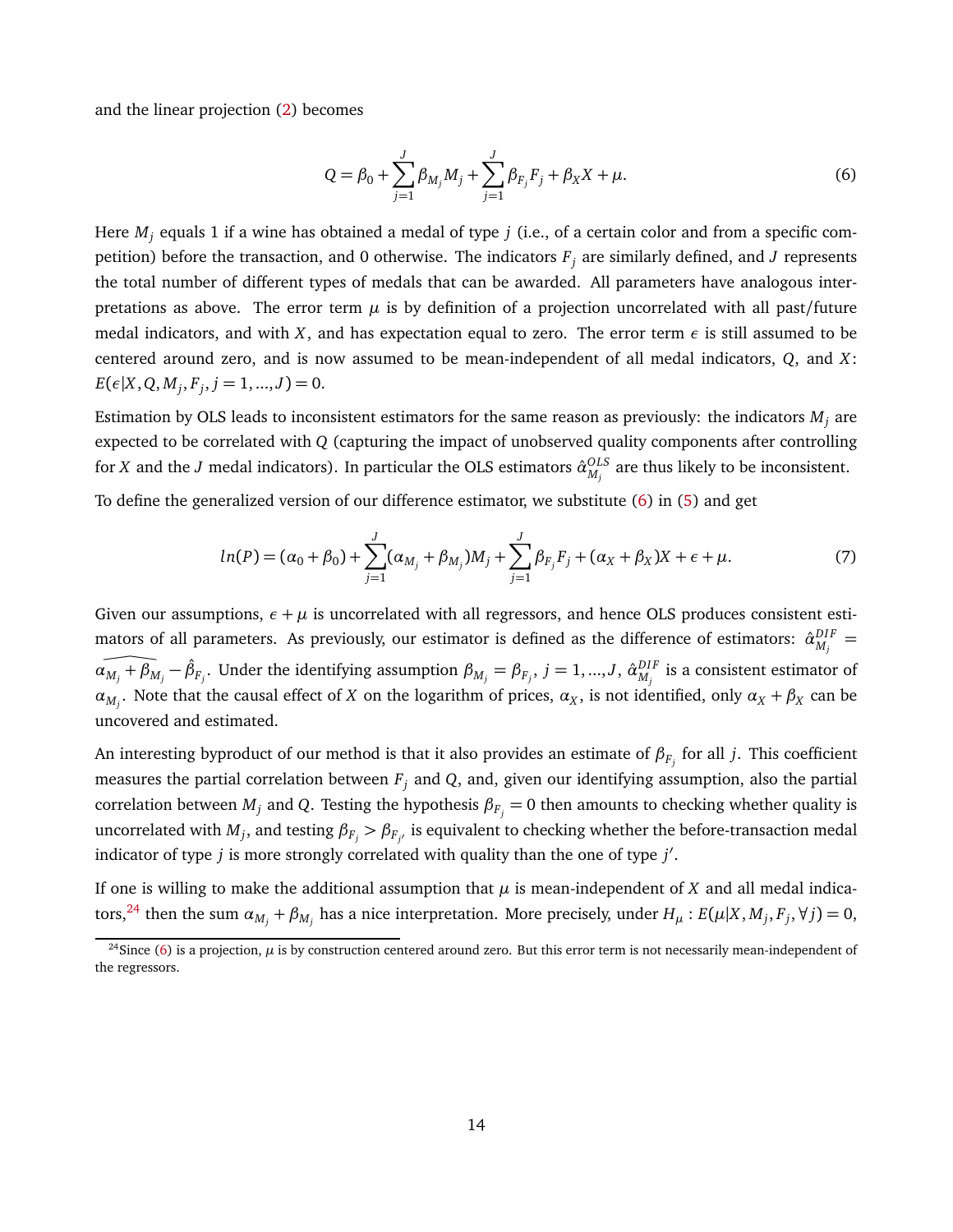we have:

$$
E(\Delta ln(P)) \equiv E(ln(P)|X, M_j = 1, M_{j'} = 0, \forall j' \neq j, F_j, \forall j) - E(ln(P)|X, M_j = 0, F_j, \forall j)
$$
  
=  $\alpha_{M_j} + E(Q|X, M_j = 1, M_{j'} = 0, \forall j' \neq j, F_j, \forall j) - E(Q|X, M_j = 0, F_j, \forall j)$   
=  $\alpha_{M_j} + \beta_{M_j}$ . (8)

We see that the expected (logarithmic) price gap between wines with a before-transaction medal of type *j* and wines without any medal at all (conditional on *X* and all *Fs*), denoted  $E(\Delta ln(P))$ , can be decomposed as the sum of the causal effect of this medal,  $a_{M_j}$ , and the difference in quality between these two types of wines, *βM<sup>j</sup>* . Note also that our identifying restriction has a more transparent interpretation under *Hµ*: the expected wine quality is the same for wines receiving a medal of type  $j$  before and after the transaction.<sup>25</sup>

At first sight one might worry that our estimator can potentially be biased due to selection effects. The decision of a producer to enter a contest is not random but is instead likely to depend on this producer's expectations of prices (with and without a medal) and perceptions of wine quality. This decision-making process is not modeled here in particular because we do not observe in our data whether producers have entered competitions, i.e., we cannot separate non-participants from participants that did not manage to win awards. We do not, however, impose that the average quality levels in these two groups of wines are identical. Nor do we put restrictions on the conditional expectations of quality given past and future medal indicators besides our identifying restrictions. To convince the reader that our estimates are not affected by selectivity issues, we report a series of Monte Carlo simulations in Appendix B. In the design we explicitly specify the probability of participation and the probability of winning a medal to be increasing functions of *Q*. Furthermore, as is the case in our real data, the distribution of *X* is allowed to differ among winners of a medal before a transaction and winners of a medal thereafter.<sup>26</sup> As shown in Appendix B, the OLS estimator is strongly upwards biased but our estimator behaves perfectly well.

### **5 Empirical results**

In Section 5.1 we start presenting aggregate estimation results, obtained by assuming that medal effects are the same across the different medal colors and wine competitions. These initial results also rely implicitly on the hypothesis that winning two or more medals has the same impact as winning a single one. In Section 5.2 we relax these simplifying restrictions and allow for the possibility that wines can win multiple and different types of medals. This allows us to analyze how the impact varies by the number of medals received, color (bronze, silver, gold), appellation and vintage (capturing possible reputation effects), and type of competition. Finally, Section 5.3 uses the estimated medal effects to calculate producers' expected profits from participating in a wine competition.

<sup>&</sup>lt;sup>25</sup>Indeed, under  $H_\mu$ , the restriction  $\beta_{M_j} = \beta_{F_j}$  implies that  $E(Q|X, M_j = 1, M_{j'} = 0, \forall j' \neq j, F_j = 0, \forall j) = E(Q|X, F_j = 1, F_{j'} = 1)$  $0, \forall j' \neq j, M_j = 0, \forall j$ ).

 $^{26}$ T-tests for equality of means among wines which won at least 1 before-transaction medal and among those with at least 1 after-transaction medal, indicate that the null hypothesis is rejected for most variables included in *X* (see Table 10 in Appendix A).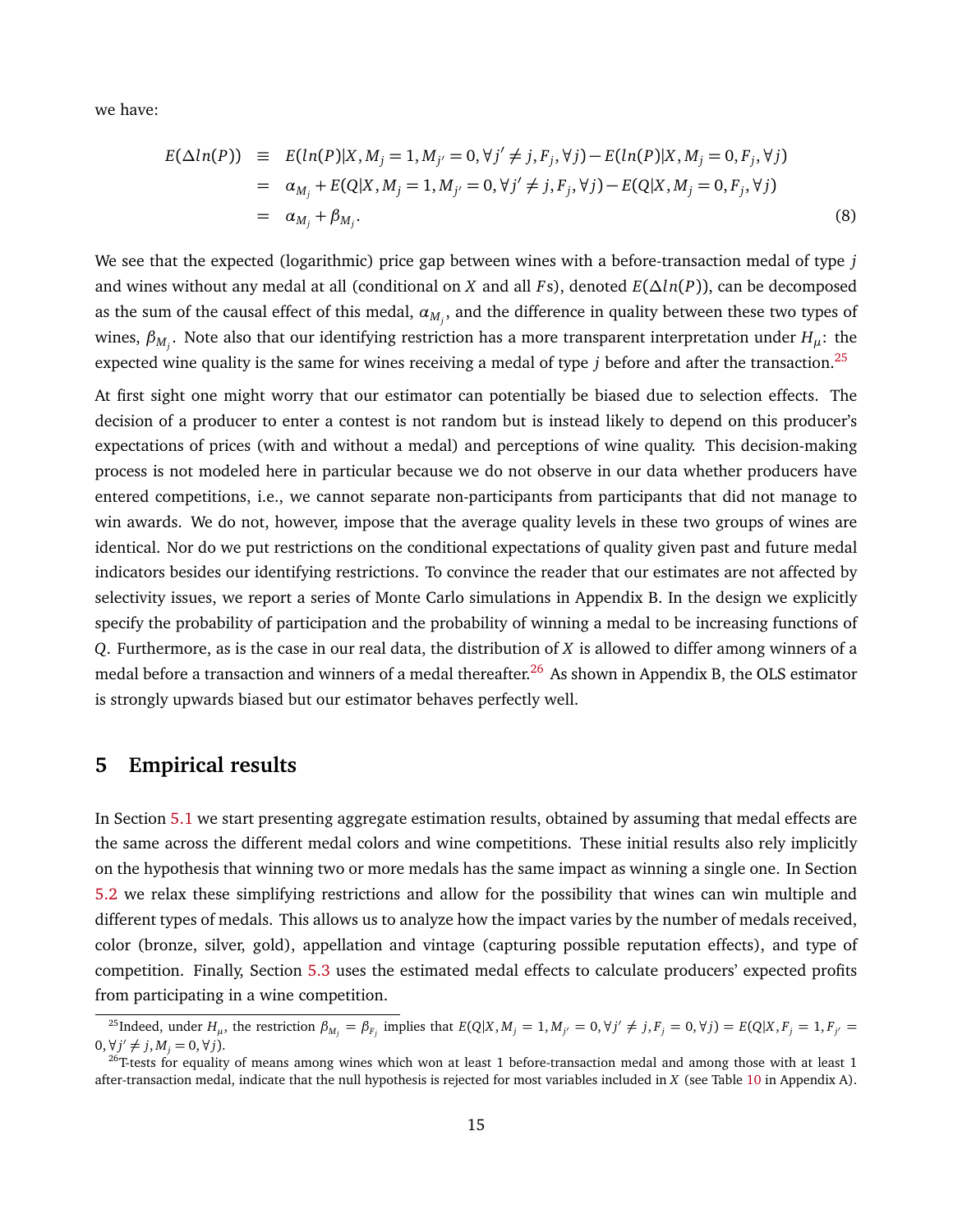#### **5.1 Aggregate results**

All estimation results presented in this section are collected in Table 4. Column 1 reports the two estimates of  $a_M$  (using OLS and our method), together with Huber-White robust standard errors in parentheses, assuming that prices are generated by model (1). Here *P* is the price (in  $\in$  per 75 cl of wine) observed at the transaction date,  $M = 1$  if at least one medal has been awarded prior to the transaction date, and  $M = 0$  otherwise. Note that the observed wine characteristics are not included in the model. We also report in column 1 the estimates of  $\alpha_M + \beta_M$ , and  $\beta_F$ , i.e., the parameters associated with *M* and *F* in (3), where *F* = 1 if at least one medal will be awarded after the transaction date, and 0 otherwise. The estimate  $\hat{\alpha}_M^{OLS}$  is significant at the 1% level, and suggests that a producer can get 52.4% more per bottle of wine when his/her product has won at least one medal before a transaction. The estimate  $\hat{\alpha}_M^{DIF}$  is substantially smaller, and implies that the price-increase for medal winners is 19.3% (also significant at the 1% level). The estimates  $\alpha_M + \beta_M$  and  $\hat{\beta}_F$  equal 0.512 and 0.319, respectively (both are strongly significant). Recall that the difference between the two corresponds to  $\hat{\alpha}_M^{DIF}$ . The  $R^2$  in model (3) is 0.081, indicating that our medal indicators *M* and *F* explain only a small fraction of the variance of prices.

|                        | Table 4: Estimates of $\alpha_M$ |         |         |
|------------------------|----------------------------------|---------|---------|
| Estimate               | (1)                              | (2)     | (3)     |
| $\hat{\alpha}_M^{OLS}$ | 0.524                            | 0.192   | 0.173   |
|                        | (0.014)                          | (0.007) | (0.007) |
| $\hat{\alpha}_M^{DIF}$ | 0.193                            | 0.157   | 0.132   |
|                        | (0.036)                          | (0.013) | (0.012) |
| $\alpha_M + \beta_M$   | 0.512                            | 0.191   | 0.172   |
|                        | (0.014)                          | (0.007) | (0.007) |
| $\hat{\beta}_F$        | 0.319                            | 0.035   | 0.04    |
|                        | (0.032)                          | (0.011) | (0.01)  |
| Characteristics X      | No                               | Yes     | Yes     |
| Fixed effects          | No                               | No      | Yes     |
| N                      | 16,399                           | 16,399  | 16,399  |
| $R^2$                  | 0.081                            | 0.904   | 0.924   |

Column 2 reports estimates when wine/producer characteristics *X* are added to the model, i.e., the specification we consider now is  $ln(P) = \alpha_0 + \alpha_M M + \alpha_X X + Q + \epsilon$ , where *M* is defined as above. The variables included in *X* are: age of wine at the transaction date (in months); delay separating the transaction date and the delivery of the wine to the purchaser (in months); producer type (a dummy indicating that the producer is an individual wine maker); type of packaging (a dummy indicating that the wine is sold in bulk, and another one indicating that it is sold bottled); and 45 dummies indicating the appellation of each wine.<sup>27</sup> Controlling for these characteristics leads to a substantial drop in the OLS estimate of *α<sup>M</sup>* (it now

<sup>27</sup>Some papers studying wine price determinants have included weather variables and/or expert scores in *X* (see Storchmann (2012)). We do not have access to the former variables but their impact can be captured by including vintage and transaction-year fixed effects (column 3 of Table 4). The latter variables cannot be included since most wines in our sample have not been evaluated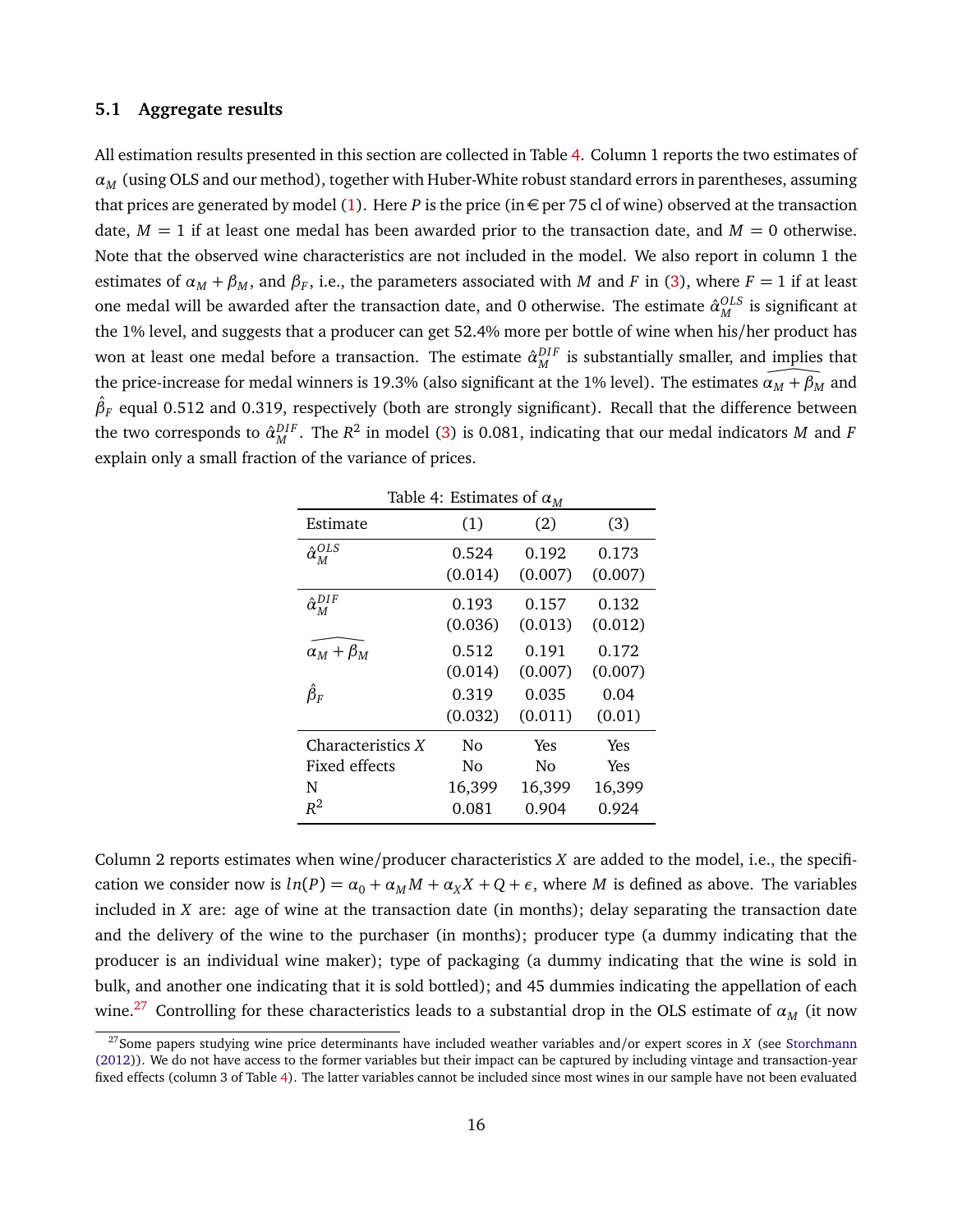equals 0.192); the DIF estimate remains relatively stable compared to column 1 (now 0.157). Both remain strongly significant. The estimates  $\widehat{a_M} + \widehat{\beta_M}$  and  $\widehat{\beta_F}$  (obtained from estimating by OLS regression model (3) to which  $(\alpha_X + \beta_X)X$  is added) have also sharply dropped. Controlling for characteristics of wine and producer substantially augments the  $R^2$  (now 0.904). The variables primarily responsible for this increase are the appellation and packaging dummies. $^{28}$ 

Column 3 of Table 4 lists the results when fixed effects for transaction-year and vintage are added to the price equation. Controlling for these fixed effects reduces the magnitude of the two estimates of  $\alpha_M$  estimates yet again, but the drop is modest compared to those reported in column 2. The estimate of  $\alpha_M + \beta_M$  has slightly decreased, while the estimate of *β<sup>F</sup>* has slightly increased. All estimates remain strongly significant, and the  $R<sup>2</sup>$  now equals 0.924.

Overall, the conclusion from Table 4 is that OLS produces larger estimates of  $\alpha_M$  than our method, especially when we do not control for wine characteristics *X* and fixed effects. As expected, not accounting for unobserved quality thus leads to an overestimation of the causal effect of medals. All estimates  $\hat{\alpha}_M^{DIF}$  are significantly positive, implying that, ceteris paribus, a wine is more expensive when it is medaled. Even our most conservative estimate (in column 3) suggests that medal winners can augment prices by no less than 13%. Note that this estimate is between 10 and 15%, the interval of values within which the causal effect should lie according to the wine magazine cited in the introduction. All OLS estimates of  $\alpha_M$  are, however, above this interval. Since *β<sup>F</sup>* is positive and significantly different from zero in all three specifications, quality and the dummy indicting a future medal award are positively correlated. Apart from column 1,  $\hat{\beta}_F^{DIF}$  is much smaller than  $\hat{\alpha}_M^{DIF}$ . Recalling the decomposition formula (8), most of the expected price difference between medaled and non-medaled wines comes from the causal impact of certification, not from the difference in quality of these wines. More precisely, taking the estimates of  $\alpha_M$  and  $\beta_F$  reported in column 3, the expected price difference is 17.2%, of which 13.2 percentage points can be attributed to certification, and only 4 percentage points to quality heterogeneity.

#### **5.2 Heterogeneous medal effects**

In columns 1-3 of Table 5 we report estimation results for a price model which explicitly allows the medal effect to differ by the number of awards received. Specifically, we assume that prices are generated by model (5), with  $J = 3$  and three dummies,  $M_1$ ,  $M_2$ , and  $M_{3+}$ . Here  $M_1$  (resp.  $M_2$ ) equals 1 if a wine has obtained exactly one medal (resp. two medals) prior to the transaction, and 0 otherwise;  $M_{3+}$  equals 1 if at least three medals are obtained before the transaction, and 0 otherwise. The variables  $F_1$ ,  $F_2$ , and  $F_{3+}$  are defined analogously. We only report the results with *X* (defined as above) and fixed effects added to the specification.

The OLS estimates of  $\alpha_{M1}$  (coefficient associated with  $M_1$ ),  $\alpha_{M2}$  ( $M_2$ ), and  $\alpha_{M3+}$  ( $M_{3+}$ ) exceed the DIF

at the transaction dates (either because they are still very young when they are sold, or simply because experts focus very little on the types of wines in our data.

<sup>&</sup>lt;sup>28</sup>We checked this simply by running various price regressions, each one including *M* and *F*, and to which different subsets of variables from *X* were added. It turns out that when the 45 appellation dummies are added, the  $R^2$  augments from 0.081 to 0.779, and when the 2 package dummies are added it augments from 0.081 to 0.420.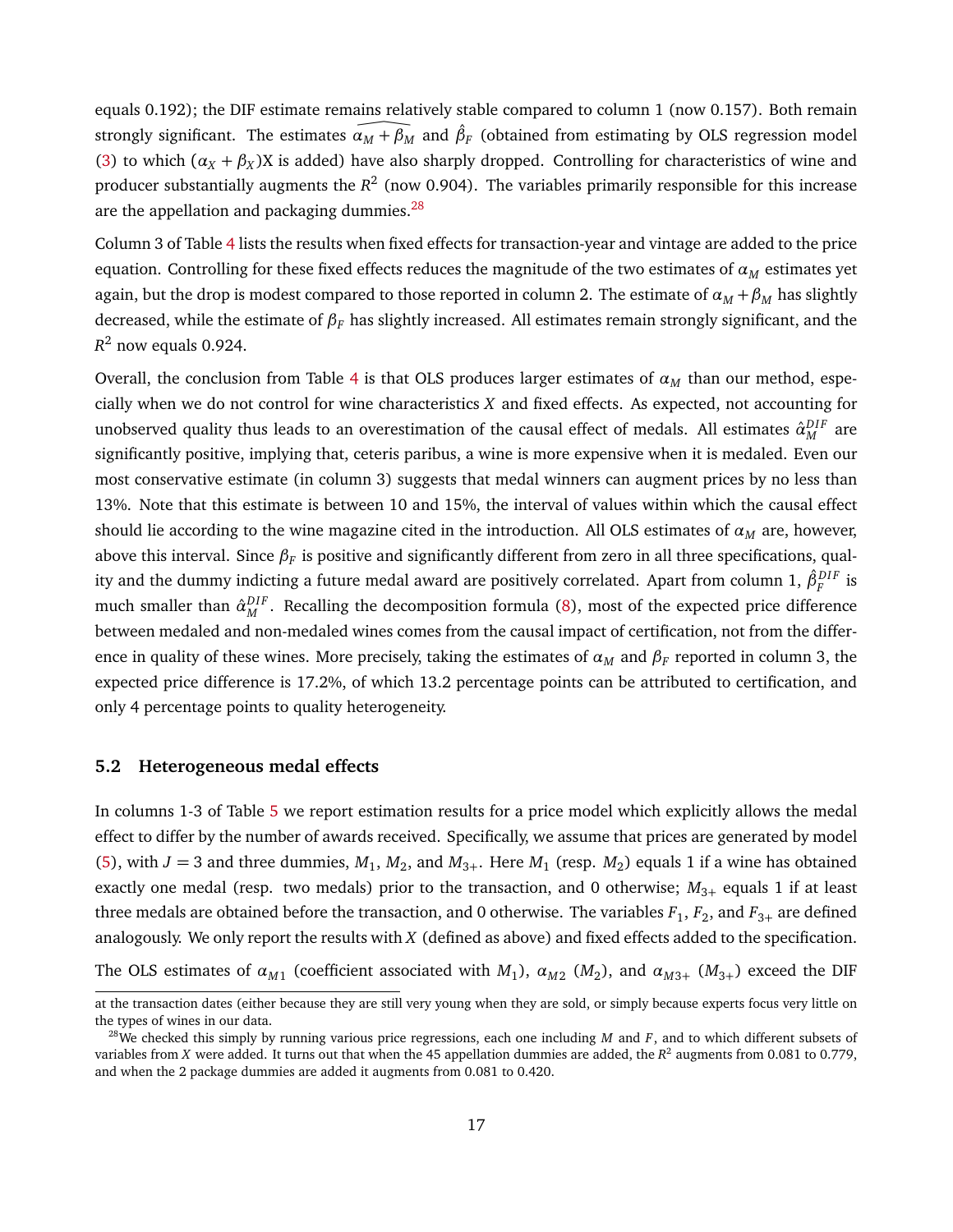| Estimate                     |         | Number of medals |          |            | Color of medal |             |
|------------------------------|---------|------------------|----------|------------|----------------|-------------|
|                              | $M_1$   | $M_2$            | $M_{3+}$ | $M_{gold}$ | $M_{silver}$   | $M_{brane}$ |
|                              | 0.166   | 0.2              | 0.256    | 0.194      | 0.077          | 0.075       |
| $\hat{\alpha}_{M_j}^{OLS}$   | (0.007) | (0.01)           | (0.014)  | (0.008)    | (0.007)        | (0.008)     |
| $\hat{\alpha}_{M_j}^{DIF}$   | 0.123   | 0.124            | 0.245    | 0.13       | 0.044          | 0.042       |
|                              | (0.013) | (0.027)          | (0.038)  | (0.018)    | (0.017)        | (0.016)     |
|                              | 0.163   | 0.201            | 0.257    | 0.194      | 0.077          | 0.076       |
| $\alpha_{M_i} + \beta_{F_i}$ | (0.007) | (0.01)           | (0.014)  | (0.008)    | (0.007)        | (0.008)     |
| $\hat{\beta}_{F_j}$          | 0.04    | 0.077            | 0.012    | 0.063      | 0.032          | 0.035       |
|                              | (0.011) | (0.025)          | (0.036)  | (0.017)    | (0.015)        | (0.014)     |
| Characteristics X            |         | Yes              |          |            | Yes            |             |
| Fixed effects                |         | Yes              |          |            | Yes            |             |
| N                            |         | 16,399           |          |            | 16,399         |             |
| $R^2$                        |         | 0.925            |          |            | 0.925          |             |

Table 5: Estimates of  $\alpha_M$  by number and color of medals

estimates of these parameters, again suggesting that the medal indicators are not exogenous, leading OLS to overestimate the causal effects. Our results show that it is relevant to let medal effects differ by the number of awards received:  $\hat{\alpha}_{M1}^{DIF}$  and  $\hat{\alpha}_{M2}^{DIF}$  are both around 0.12 (slightly smaller than  $\hat{\alpha}_{M}^{DIF}$  in column 3 of Table 4);  $\hat{\alpha}_{M3+}^{DIF}$  is 0.25 (substantially larger). For each of the three coefficients we strongly reject the null hypothesis that they are equal to zero. Furthermore, the hypothesis  $\alpha_{M2} = \alpha_{M3+}$  is rejected, but  $\alpha_{M1} = \alpha_{M2}$ is not. The price markup is thus the same for wines having either one or two medals, but is significantly higher for those with at least 3 medals. The parameter *βF*<sup>2</sup> is significantly larger than *βF*<sup>1</sup> implying that the dummy indicating two future medals is, as expected, more strongly correlated with quality than the dummy indicating one future medal. Surprisingly, we cannot reject the null hypothesis that  $\beta_{F3+}$  equals zero, but this may be due to the small number of wines in the sample with three or more awards after the transaction (see Table 8).

Columns 4-6 of Table 5 give estimation results for the same model except that now medal effects differ across color. The specification again includes  $J = 3$  dummies, here defined as  $M_{Gold}$ ,  $M_{Silver}$ , and  $M_{Bronze}$ , with  $M_{Gold} = 1$  if a wine has won at least one gold medal in the past, and 0 otherwise, and  $M_{Silver}$  and  $M_{Bronze}$  defined analogously. The OLS estimates of  $a_{Mgold}$ ,  $a_{Msilver}$ , and  $a_{Mbronze}$  again exceed the estimates produced by our estimator. The latter imply that winning at least one gold medal allows a wine maker to augment its price by 13%; the price increases associated with silver and bronze are much smaller, at 4.4% and 4.2%, respectively. These estimates are each significantly different from zero, and we strongly reject the null hypothesis  $a_{Mgold} = a_{Msilver} = a_{Mbronze}$  ( $a_{Mgold}$  is significantly larger than  $a_{Msilver}$ , but  $a_{Msilver} = a_{Mbrane}$  cannot be rejected). The  $\beta_F$ s (coefficients associated with future medal indicators  $F_{Gold}$ , *FSilver*, and *FBronze*, defined like past medal indicators) are also significantly different from zero, but the hypothesis  $\beta_{Fgold} = \beta_{Fsilver} = \beta_{Fbronze}$  cannot be rejected (p-value is 0.09).<sup>29</sup> Under  $H_\mu$  the expected price

<sup>&</sup>lt;sup>29</sup>Neither the hypothesis  $\beta_{Fgold} = \beta_{Fsilver}$ , nor  $\beta_{Fsilver} = \beta_{Fbronze}$ , can be rejected. However,  $\beta_{Fgold}$  is significantly larger than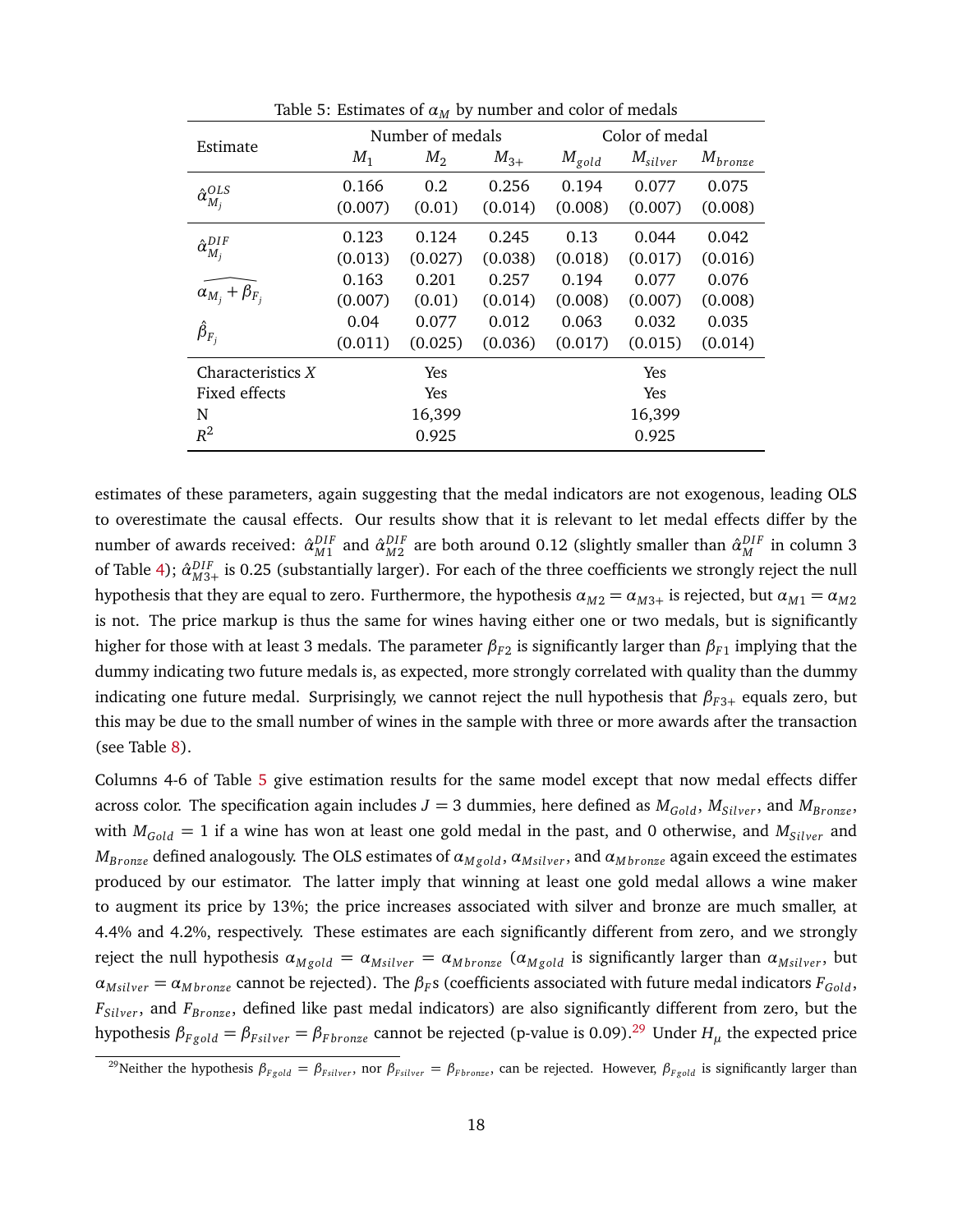gap between gold-medaled wines and non-medaled wines is 19.3%, of which 13 percentage points is due to certification and 6.3 percentage points to quality heterogeneity. The decompositions for silver and bronze are similar to each other: for both the gap is around 7.5%, with 4.5 points attributable to certification and 3.5 to quality differences. The different equality tests reported just above suggest that the larger price gap for gold is primarily due to a larger effect of certification, the effects of quality heterogeneity are statistically indistinguishable across the three types of medals and/or economically small.

Table 11 in Appendix A contains results of the price model allowing medal effects to differ with wine reputation. We propose to measure reputation in two ways. First, we separate the 45 appellations into a highreputation and a low-reputation group (22 are in the former, and 23 in the latter), based on discussions we had with Bordeaux wine professionals. Second, using various vintage charts published in The Wine Advocate and The Wine Spectator, we split vintages into a high and a low reputation group.<sup>30</sup> The table presents two series of estimates (columns 1-2 corresponding to the case where reputation is measured through appellations, and columns 3-4 through vintages), both assuming prices have been generated by (5), with  $J = 2$  and two dummies, *MHighRep* and *MLowRep*, with the former (resp. latter) indicating that at least one before-transaction medal has been awarded to a high-reputation (resp. low-reputation) wine. The two *F*s are defined similarly. The two series of results do not go in the same direction, and conclusions from this table can only be drawn with caution. Results in columns 1-2 indicate that the causal medal effect is significantly higher among highreputation wines than among low-reputation wines. This is somewhat counter-intuitive, but may be due to heterogeneous tastes among downstream consumers. Indeed, consumers of high-reputation appellations may anyways be more attracted to wines of higher quality, giving producers an opportunity to charge a higher premium to such wine drinkers. The estimated coefficients associated with *FHighRep* and *FLowRep* indicate that correlation with quality is significantly stronger among low-reputation wines, suggesting that competitions are more effective at identifying the best wines within this group. Columns 3-4 indicate, however, that all medal effects are statistically the same for the high-reputation and low-reputation vintage groups.

Table 6, the last one discussed in this section, lists estimation results of the price regression model allowing medal impacts to vary across competitions. Hence the specification now includes  $J = 11$  dummies,  $M_{BOR}$ ,..., *M*<sub>*VII*</sub>, where, for instance, *M*<sub>*BOR*</sub> equals 1 if the wine has won a medal at the contest of Bordeaux prior to the transaction, and 0 otherwise.<sup>31</sup> The *F*s are defined analogously. A close look at the results reveals that three groups of competitions can be distinguished. A first group includes four of them (BOR, CHA, DEC, PAR). For each of these contests the estimates of both  $\alpha_M$  and  $\beta_F$  are significantly different from zero. The estimates  $\hat{\alpha}_M^{DIF}$  range between 0.07 (for BOR, CHA, PAR) and 0.1 (DEC), and  $\hat{\beta}_F$  between 0.04 (CHA,DEC) and 0.07 (PAR).

The second group is made up of two contests (CVI, MAC). The estimates of  $\alpha_M$  are still significant, and of the same magnitude compared to those of the first group. Unlike the first group, however, we can no

*βF bronze* .

 $30$ High-reputation vintages are 2005, 2009, 2010, and 2014, while all other vintages observed in our sample are defined as low-reputation ones.

<sup>31</sup>There are no wines in the sample with more than one medal awarded from the *same* competition. The medal dummies are therefore appropriately defined.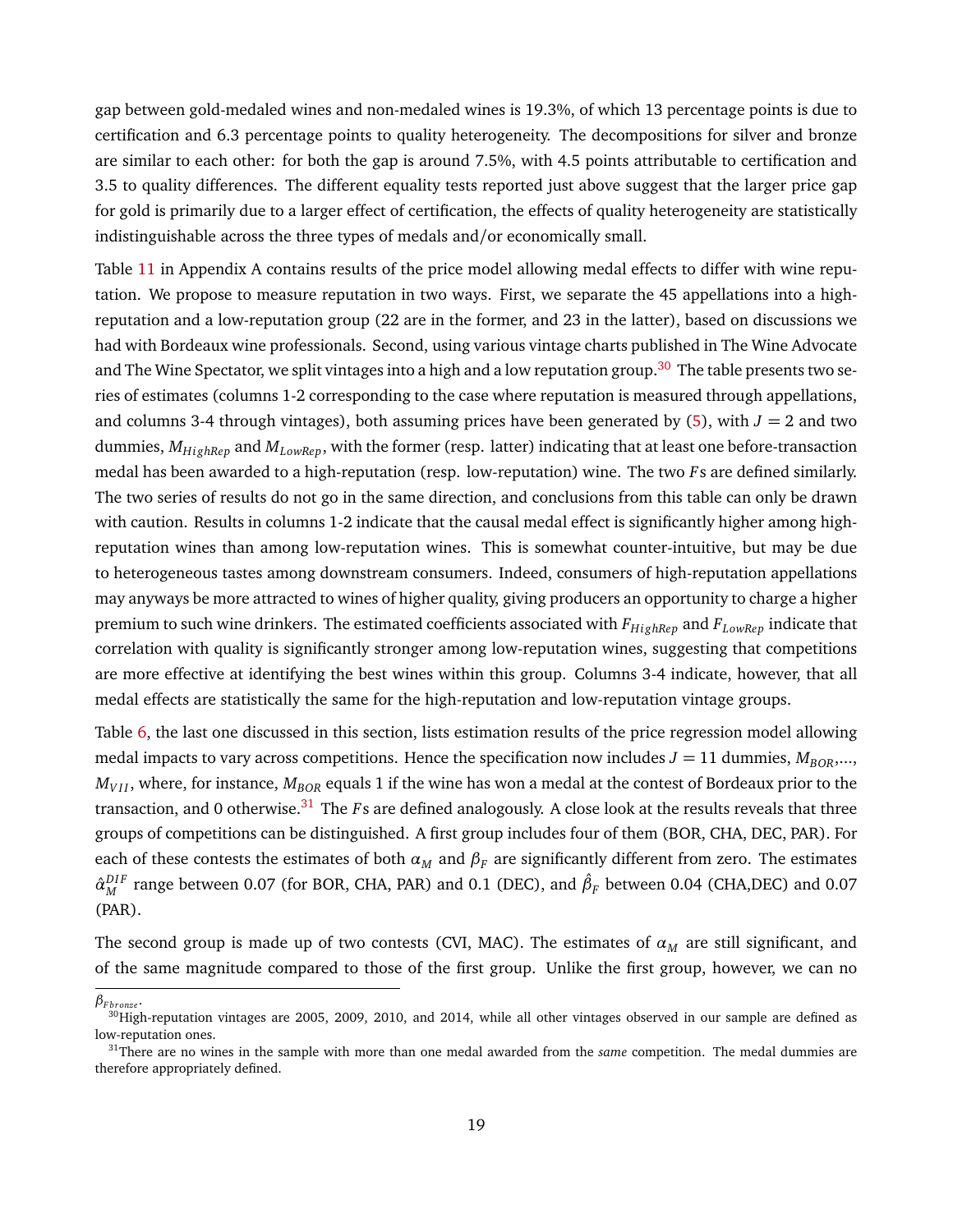| Estimate                                                         | $M_{BOR}$ | $M_{BRU}$ | $M_{CHA}$ | $M_{CVI}$ | $M_{DEC}$ | $M_{FEM}$ | $M_{LYO}$    | $M_{MAC}$    | $M_{PAR}$ | $M_{VIN}$ | $M_{VII}$ |
|------------------------------------------------------------------|-----------|-----------|-----------|-----------|-----------|-----------|--------------|--------------|-----------|-----------|-----------|
| $\hat{\alpha}^{\scriptscriptstyle OLS}_{\scriptscriptstyle M_j}$ | 0.12      | 0.07      | 0.11      | 0.11      | 0.14      | 0.04      | 0.03         | 0.07         | 0.14      | 0.01      | $-0.06$   |
|                                                                  | (0.01)    | (0.02)    | (0.01)    | (0.02)    | (0.02)    | (0.02)    | (0.02)       | (0.01)       | (0.01)    | (0.02)    | (0.05)    |
| $\hat{\alpha}^{DIF}_{M_j}$                                       | 0.07      | 0.01      | 0.07      | 0.09      | 0.1       | 0.15      | $\mathbf{0}$ | 0.07         | 0.07      | $-0.1$    | $-0.13$   |
|                                                                  | (0.02)    | (0.04)    | (0.03)    | (0.04)    | (0.03)    | (0.04)    | (0.04)       | (0.02)       | (0.03)    | (0.07)    | (0.08)    |
| $\alpha_{M_i} + \beta_{M_i}$                                     | 0.12      | 0.07      | 0.11      | 0.11      | 0.14      | 0.04      | 0.03         | 0.07         | 0.14      | 0.01      | $-0.07$   |
|                                                                  | (0.01)    | (0.02)    | (0.01)    | (0.02)    | (0.02)    | (0.02)    | (0.02)       | (0.01)       | (0.01)    | (0.02)    | (0.05)    |
| $\hat{\beta}_{\scriptscriptstyle F_i}$                           | 0.05      | 0.06      | 0.04      | 0.02      | 0.04      | $-0.11$   | 0.03         | $\mathbf{0}$ | 0.07      | 0.11      | 0.06      |
|                                                                  | (0.02)    | (0.04)    | (0.02)    | (0.03)    | (0.02)    | (0.03)    | (0.04)       | (0.02)       | (0.03)    | (0.06)    | (0.06)    |
| Characteristics X                                                |           |           |           |           |           | Yes       |              |              |           |           |           |
| Fixed effects                                                    |           |           |           |           |           | Yes       |              |              |           |           |           |
| N                                                                |           |           |           |           |           | 16,399    |              |              |           |           |           |
| $R^2$                                                            |           |           |           |           |           | 0.924     |              |              |           |           |           |

Table 6: Estimates of  $\alpha_M$  by competition

longer reject the null hypothesis  $\beta_F = 0$ . The third group contains the remaining five contests (BRU, FEM, LYO, VIN, VII). For BRU, LYO, VIN, and VII we can neither reject the null hypothesis  $\alpha_M = 0$  nor the null  $\beta_F = 0$  at conventional significance levels. For FEM we reject  $\alpha_M = 0$ , but the results are surprising and counterintuitive here as  $\hat{\beta}_F$  is significantly negative.

Since the number of competitions in our data is limited it is not possible to formally show how contest characteristics relate to group membership. Therefore we cannot establish that say contests charging high entry fees have a statistically higher probability to belong to a particular group. What we can do, however, is to check which characteristics are shared by all (or most) contests within each given group, and thereby determine, informally, a link between group membership and contest features.

A common feature of the contests in the first group is that they were founded a relatively long time ago (DEC is the only exception – see Table 1),  $32$  and have acquired a solid reputation since their first appearance. According to wine professionals, BOR and especially PAR are the most prestigious competitions. For wholesale traders in France the medals given in these two competitions are the most valuable and sought-after awards for Bordeaux wines. DEC is regarded by many as the most influential non-French wine contest in the world, while CHA is the best known international competition in France. Another common feature of the four contests is that their jury members have to evaluate relatively small number of wines on a given day (DEC is again an exception – see Table 1). BOR and PAR are the only two contests where the samples are chosen and selected by the organizers themselves. Besides CVI, they are also the only ones whose judges grant medals by oral consensus.

The two contests in the second group have juries that are either fully made up of amateurs, or a mix of amateurs and professionals, and they charge the lowest entry fees and sticker prices. The five contests of the third group tend to attract the lowest number of participants (except BRU) and are, as indicated in Table 1, among the most recently founded competitions. The juries of VIN and VII are completely composed

<sup>&</sup>lt;sup>32</sup>Although DEC was first launched only in 2006, the Decanter magazine that organizes this competition dates from 1975 and has acquired a solid reputation as a major wine critic, mostly for top-end wines.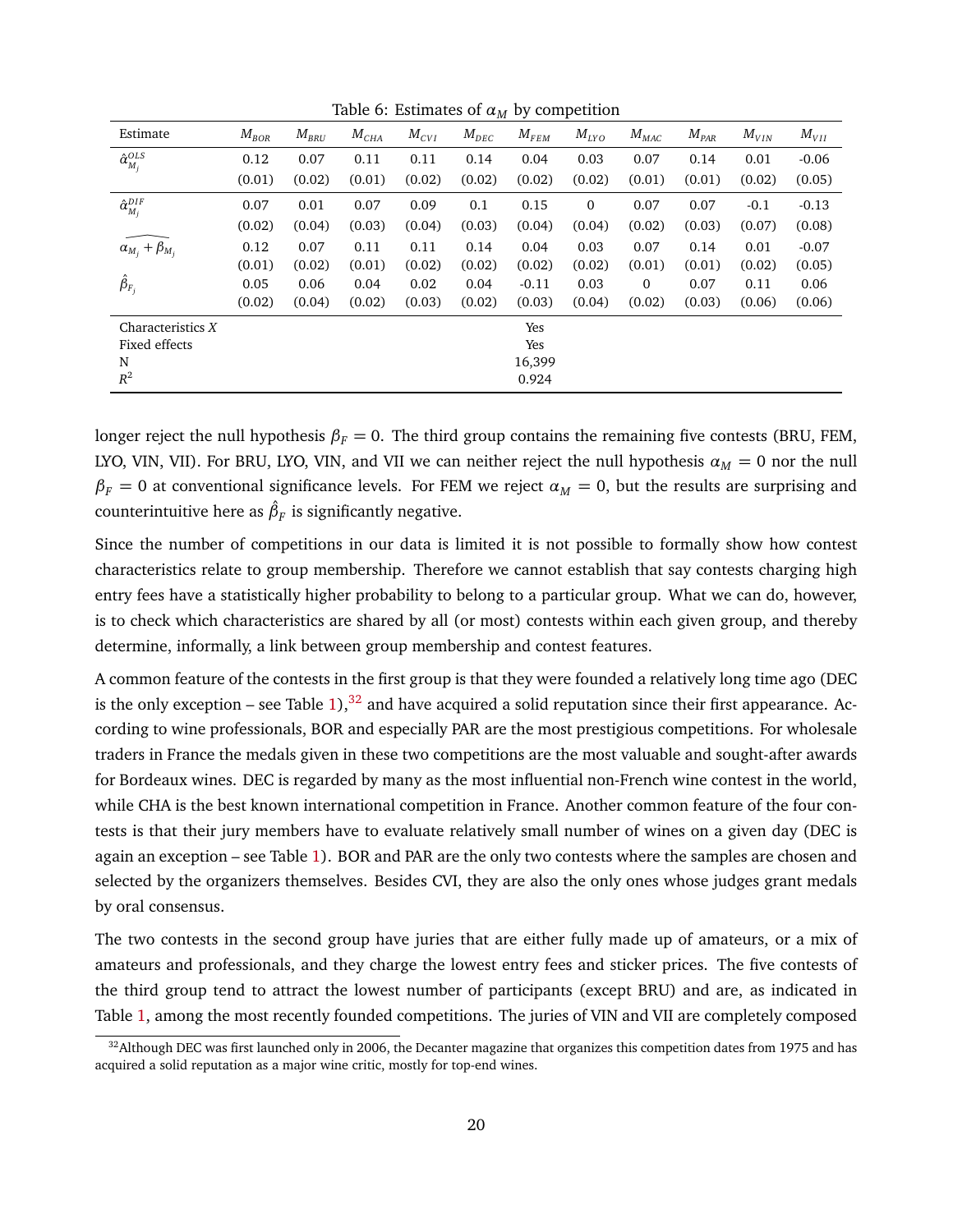of oenologists, and three contests of this group (BRU, LYO, VII) do not award bronze medals, i.e., their award procedure is relatively coarse. Compared to the first group, jury members are required to evaluate more wines per day. This may diminish the accuracy of their judgments, which may in turn explain the non-significance of the quality indicator *β<sup>F</sup>* for this group.

#### **5.3 Producers' expected profits from participating in contests**

In order to decide whether to compete in wine contests or not, producers need to calculate the profit they can expect to earn from participating in these contests. Expected profits depend on various cost variables (participation fees charged by competitions, sticker prices, and transportation costs), probabilities of winning medals, and causal effects of medals. Given that there are too few observations to estimate medal effects that vary simultaneously by color and competition, we shall for simplicity assume that the three types of medals have the same impact for each given contest. This amounts to saying that there are just two states of the world: either a producer wins a medal at a competition, or wins no medal. The expected profit for producer *i* at a given competition is then given by

$$
E(Profiti) = \pi Vi [Pi(e\alphaM - 1) - Cs] - C0
$$
\n(9)

where *V<sup>i</sup>* is the quantity of wine *i* sold through the broker (measured as the number of bottles of 75 cl), *P<sup>i</sup>* the price of wine *i* for 75 cl,  $C_s$  the cost per sticker,  $C_o$  other (fixed) costs of participating in a contest, and  $\pi$ the probability of winning a medal. We cannot estimate producer-specific probabilities of winning a prize, and instead we will choose different values of  $\pi$  as explained below. The term  $P_i(e^{\alpha_M}-1)$  corresponds to the causal impact of a medal on the price of wine *i* (it is a non-linear function of  $\alpha_M$  because the price in model (5) is defined in logarithms).

We have calculated  $E(Profit_i)$  for all wines *i* in our sample,<sup>33</sup> for each of the four contests belonging to the first group. We have taken the corresponding estimates of  $\alpha_M$  reported in Table 6, and the sticker prices  $C_s$  reported in Table 1.<sup>34</sup> Other costs  $C_o$  are defined as the participation fee (also reported in Table 1), plus 60  $\in$  for DEC (representing the costs charged by this contest of sending wine samples from Bordeaux to London).

Table 7 reports statistics on  $E(Profit)$ , separately for the four competitions, and different values of  $\pi$ : 0.05; 0.10; 0.20; and the empirical proportion of medaled wines as reported in Table 1. In the first three cases the results are comparable for BOR, CHA, and PAR (as expected, because all parameters determining expected profits are then similar for these contests), while those corresponding to DEC stand apart. When  $\pi = 0.05$ ,

<sup>33</sup>For wines having received a medal prior to the transaction, we have divided the transaction price by *e <sup>α</sup><sup>M</sup>* . We excluded 2,105 transactions for which *V* is below 1,000 liters. All four contest refuse participation of wine makers with production levels below this threshold. Implicitly we have therefore excluded all wines for which we are sure that only a fraction of the harvest was sold through our broker (augmenting thereby the likelihood that we are focusing on wines *i* such that *V<sup>i</sup>* represents total production). Our calculations are thus based on 16,399-2,105=14,294 observations.

 $34$ For notational simplicity, the marginal cost per sticker is assumed constant in (9). However, in our calculation of  $E(Profit)$  we allow the marginal cost to be a decreasing step function of *V* (see Section 2.2).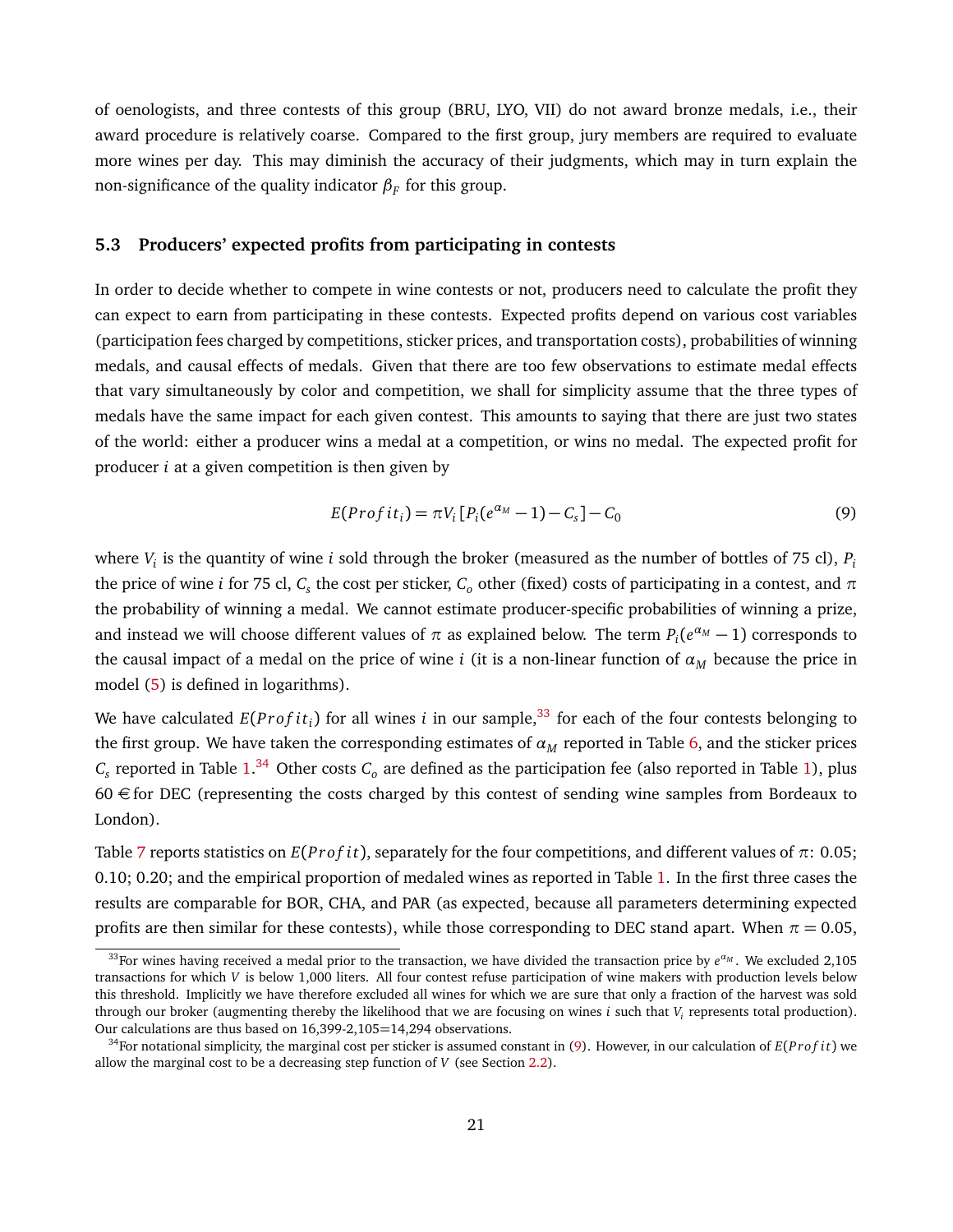| Competition | $\pi$ | Mean  | S.d.  | Min     | Max    | p25    | p75   | % $E(Profit) < 0$ |
|-------------|-------|-------|-------|---------|--------|--------|-------|-------------------|
| Bordeaux    | 0.05  | 61    | 212   | $-166$  | 5,034  | $-48$  | 88    | 0.518             |
| Challenge   | 0.05  | 50    | 220   | $-154$  | 5,121  | -66    | 81    | 0.563             |
| Decanter    | 0.05  | $-43$ | 315   | $-337$  | 7,256  | $-209$ | $-2$  | 0.751             |
| Paris       | 0.05  | 45    | 212   | $-189$  | 5,029  | $-64$  | 72    | 0.574             |
| Bordeaux    | 0.10  | 208   | 423   | $-247$  | 10,153 | $-11$  | 261   | 0.294             |
| Challenge   | 0.10  | 212   | 441   | $-196$  | 10,353 | $-21$  | 273   | 0.322             |
| Decanter    | 0.10  | 160   | 630   | $-428$  | 14,758 | $-172$ | 241   | 0.548             |
| Paris       | 0.10  | 193   | 423   | $-275$  | 10,161 | $-25$  | 247   | 0.339             |
| Bordeaux    | 0.20  | 500   | 847   | $-409$  | 20,392 | 62     | 606   | 0.135             |
| Challenge   | 0.20  | 535   | 881   | $-280$  | 20,818 | 70     | 658   | 0.14              |
| Decanter    | 0.20  | 566   | 1,260 | $-610$  | 29,762 | $-98$  | 727   | 0.36              |
| Paris       | 0.20  | 490   | 847   | $-446$  | 20,425 | 53     | 597   | 0.154             |
| Bordeaux    | 0.30  | 793   | 1,270 | -571    | 30,630 | 135    | 952   | 0.079             |
| Challenge   | 0.31  | 891   | 1,366 | $-373$  | 32,329 | 170    | 1,081 | 0.075             |
| Decanter    | 0.59  | 2,148 | 3,717 | $-1321$ | 88,275 | 189    | 2,624 | 0.167             |
| Paris       | 0.24  | 609   | 1,016 | $-515$  | 24,530 | 84     | 737   | 0.122             |

Table 7: Distribution of expected profit in euro, including stickers costs

the mean of  $E(Profit)$  is positive and small for BOR, CHA and PAR (around 50 $\in$ ), but negative for DEC (-43)  $\epsilon$ ). The proportion of producers with negative expected profits is slightly higher than 50% for BOR, CHA, and PAR, and around 75% for DEC. Increasing the probability of winning a medal leads to a substantial improvement of these figures. When  $\pi = 0.20$ , for instance, the mean of  $E(Profit)$  is around 500  $\in$  in the case of BOR, CHA, and PAR, and 570  $\in$  in the case of DEC; the fraction of producers getting negative expected profits is around 14% for the former three contests, and 36% for the latter. Replacing  $\pi$  by the empirical proportion of medaled participants medals in each competition (bottom panel of Table 7), we see that the mean of  $E(Profit)$  now ranges between 609  $\in$  (PAR) and 2,148  $\in$  (DEC), while the fraction of producers with negative expected profits is small, varying between 7.5% (CHA) and 16.7% (DEC). For the representative wine producer it seems thus highly attractive to participate in these wine contests.<sup>35</sup>

## **6 Conclusion**

Agricultural shows and fairs typically organize contests, offering producers of all sorts of commodities the possibility to compete with each other in an attempt to win awards or medals. Participating in such contests costs money to producers (entry fees, costs of transporting commodities to contest venue, opportunity costs of attending a contest), but there are also potential benefits: winners can reveal to consumers that they

<sup>35</sup>Since a fraction of the producers do not pay the stickers themselves (they are paid instead by the *négociants*), we have also calculated profit statistics under the assumption that producers do not bear these costs (i.e.,  $C<sub>c</sub> = 0$ ). Naturally this shifts expected profits upwards, and compared to the previous table the attractiveness of the four contests increases. Details on these additional results can be obtained from the authors upon request.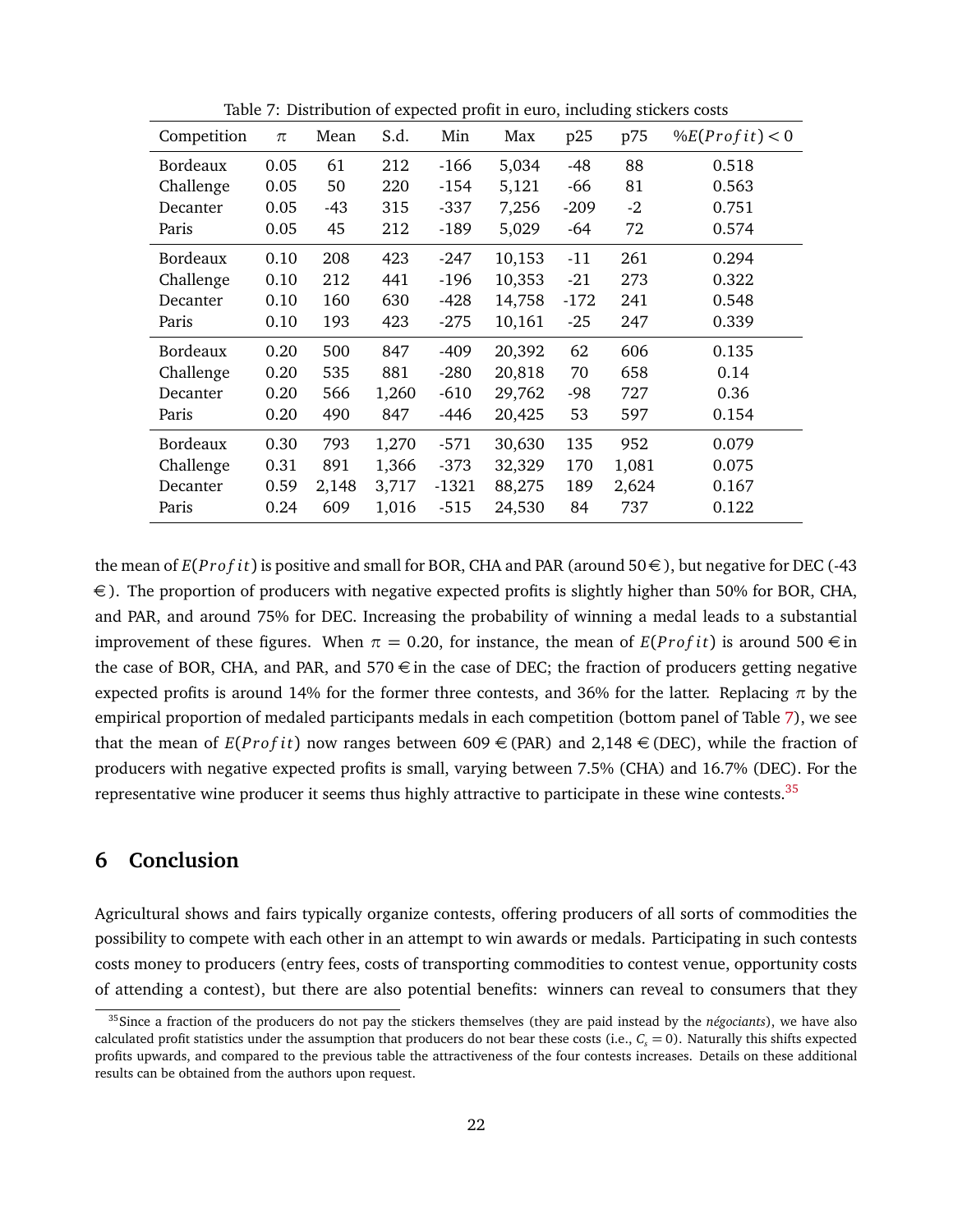have earned awards and increase their prices. In deciding whether to enter competitions, producers need to compare costs and expected benefits. Calculations of the latter depend crucially on the causal effects of winning awards, i.e., the effects on prices holding all other price-determinants fixed.

Using data on Bordeaux wine transactions between producers and *négociants*, combined with records of eleven important and very diverse wine competitions primarily held in France, we estimate causal medal effects on producer's prices. We adopt a novel but simple approach consisting in regressing prices on both before-transaction and post-transaction medal indicators. Under weak restrictions, the difference between estimates of the associated coefficients identifies causal effects. Under our identifying assumptions, the coefficients on post-transaction medals can be interpreted as partial correlations between unobserved quality and medal indicators. Our aggregate results (assuming medal effects are identical for each medal color and type of competition) indicate that a producer whose wine received a medal can augment its price by 13%. Allowing medal effects to vary across colors, it turns out that the impact for gold is about three times larger than for silver and bronze, but we cannot reject the hypothesis that correlations between quality and medal indicators are the same across the three colors. When we allow medal effects to differ across competitions, we find that there is a statistically significant effect for about half of them, including the most prestigious competitions that have been founded a long time ago. Admittedly, all our estimates of the effect of certification are based on a specific agricultural commodity, produced in one particular region. We stress, however, that Bordeaux is a large wine-producing area – it is the world's largest –, and has many features that are shared by other wine regions. Furthermore, under the assumption that relative medal effects (for instance, the difference between medal effects across two types of competitions) are the same in Bordeaux and elsewhere, our findings are directly informative on what can be expected for wines in other parts of the world.

We have also calculated profits producers may expect to get from participating in competitions. We find that that the incentives to participate in competitions are high. This may be due to the relatively low entry fees charged by competitions, but also to the fact that the price premium induced by winning a medal is large. Our finding is related to a theoretical prediction of Harbaugh and Rasmusen (2018), namely that coarse certifications are effective for maximizing participation. Finally, we contribute to a literature that sheds doubt on the reliability of juries and evaluation committees in all sorts of contexts. Letting post-transaction medal coefficients vary across competitions, we find that only a minority of contests attribute medals that are significantly correlated with wine quality. This group contains, again, the oldest competitions in our sample, which have acquired a solid reputation since their first appearance. Interestingly, the judges of these competitions are required to evaluate relatively few wines per day, suggesting that this improves their ability to identify the best wines. Clearly, more empirical work is required to evaluate how competitions operate and attribute awards, but our results provide several promising avenues to further work on this topic.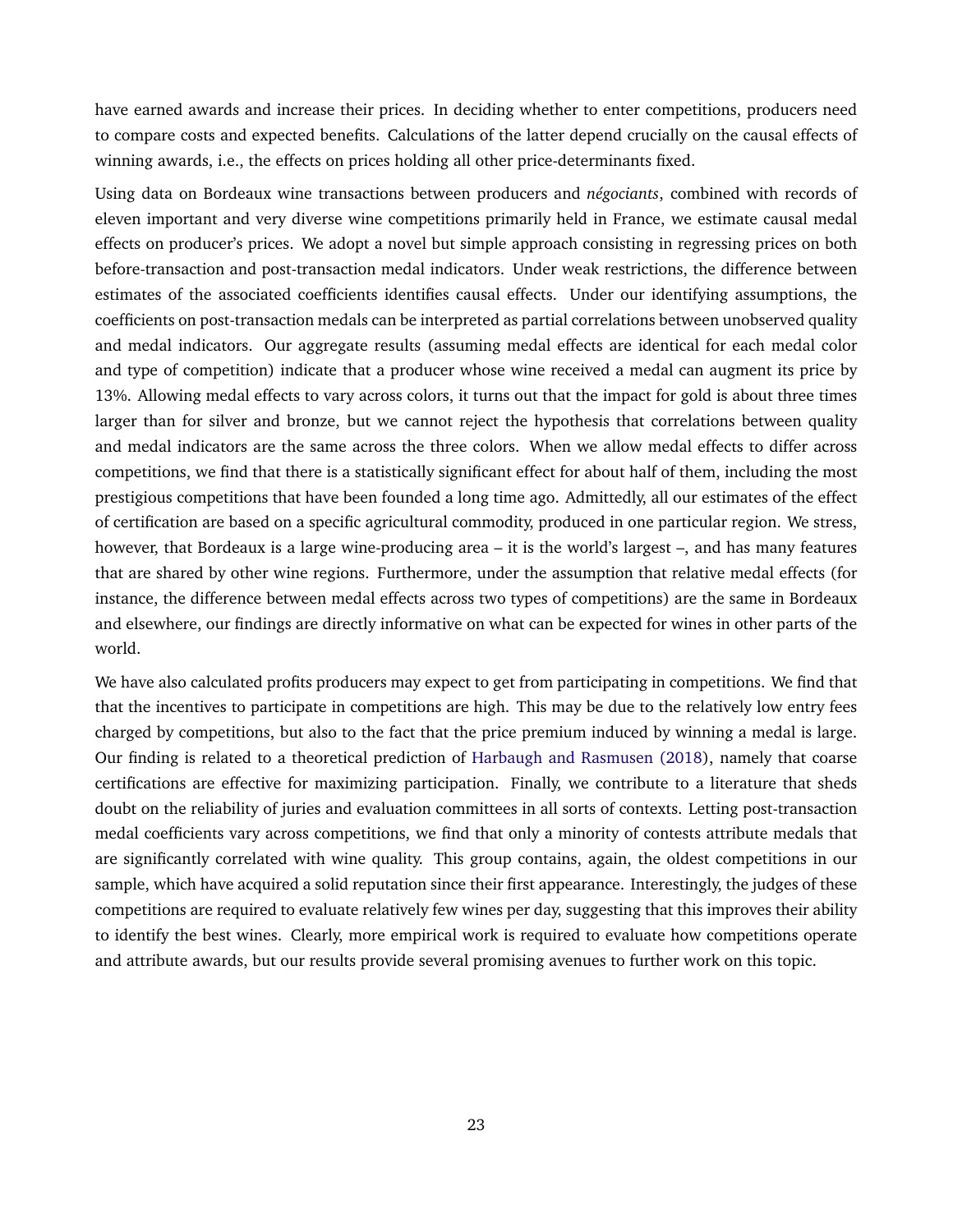## **References**

- AZMAT, G. AND M. MÖLLER (2009): "Competition among contests," *RAND Journal of Economics*, 40, 743–768.
- CARDEBAT, J.-M., J.-M. FIGUET, AND E. PAROISSIEN (2014): "Expert Opinion and Bordeaux Wine Prices: An Attempt to Correct Biases in Subjective Judgments," *Journal of Wine Economics*, 9, 282–303.
- CHAMBERLAIN, G. (1982): "Multivariate Regression Models for Panel Data," *Journal of Econometrics*, 18, 5–46.
- DELMAS, M. A. AND L. E. GRANT (2014): "Eco-Labeling Strategies and Price-Premium: The Wine Industry Puzzle," *Business & Society*, 53, 6–44.
- DEWAN, S. AND V. HSU (2004): "Adverse Selection in Electronic Markets: Evidence From Online Stamp Auctions," *Journal of Industrial Economics*, 52, 497–516.
- DRANOVE, D. AND G. ZHE JIN (2010): "Quality Disclosure and Certification: Theory and Practice," *Journal of Economic Literature*, 484, 935–963.
- DUBOIS, P. AND C. NAUGES (2010): "Identifying the Effect of Unobserved Quality and Expert Reviews in the Pricing of Experience Goods: Empirical Application on Bordeaux Wine," *International Journal of Industrial Organization*, 28, 205–212.
- FRITZ, C., J. CURTIN, J. POITEVINEAU, P. MORREL-SAMUELS, AND F.-C. TAO (2012): "Player Preferences Among New and Old Violins," *Proceedings of the National Academy of Sciences*, 109, 760–763.
- GINSBURGH, V. A. AND J. C. VAN OURS (2003): "Expert Opinion and Compensation: Evidence from a Musical Competition," *American Economic Review*, 93, 289–296.
- GOLDIN, C. AND C. ROUSE (2000): "Orchestrating Impartiality: The Impact of Blind Auditions on Female Musicians," *American Economic Review*, 90, 715–741.
- HADJ ALI, H., S. LECOCQ, AND M. VISSER (2008): "The Impact of Gurus: Parker Grades and en Primeur Wine Prices," *Economic Journal*, 118, F158–F173.
- HARBAUGH, R. AND E. RASMUSEN (2018): "Coarse Grades: Informing the Public by Withholding Information," *American Economic Journal: Microeconomics*, 10, 210–235.
- HODGSON, R. T. (2008): "An Examination of Judge Reliability at a major U.S. Wine Competition," *Journal of Wine Economics*, 3, 105–113.
- LIMA, T. (2006): "Price and Quality in the California Wine Industry: An Empirical Investigation," *Journal of Wine Economics*, 1, 176–190.
- LIZZERI, A. (1999): "Information revelation and certification intermediaries," *RAND Journal of Economics*, 30, 214–231.
- NELSON, P. (1970): "Information and Consumer Behavior," *Journal of Political Economy*, 78, 311–329.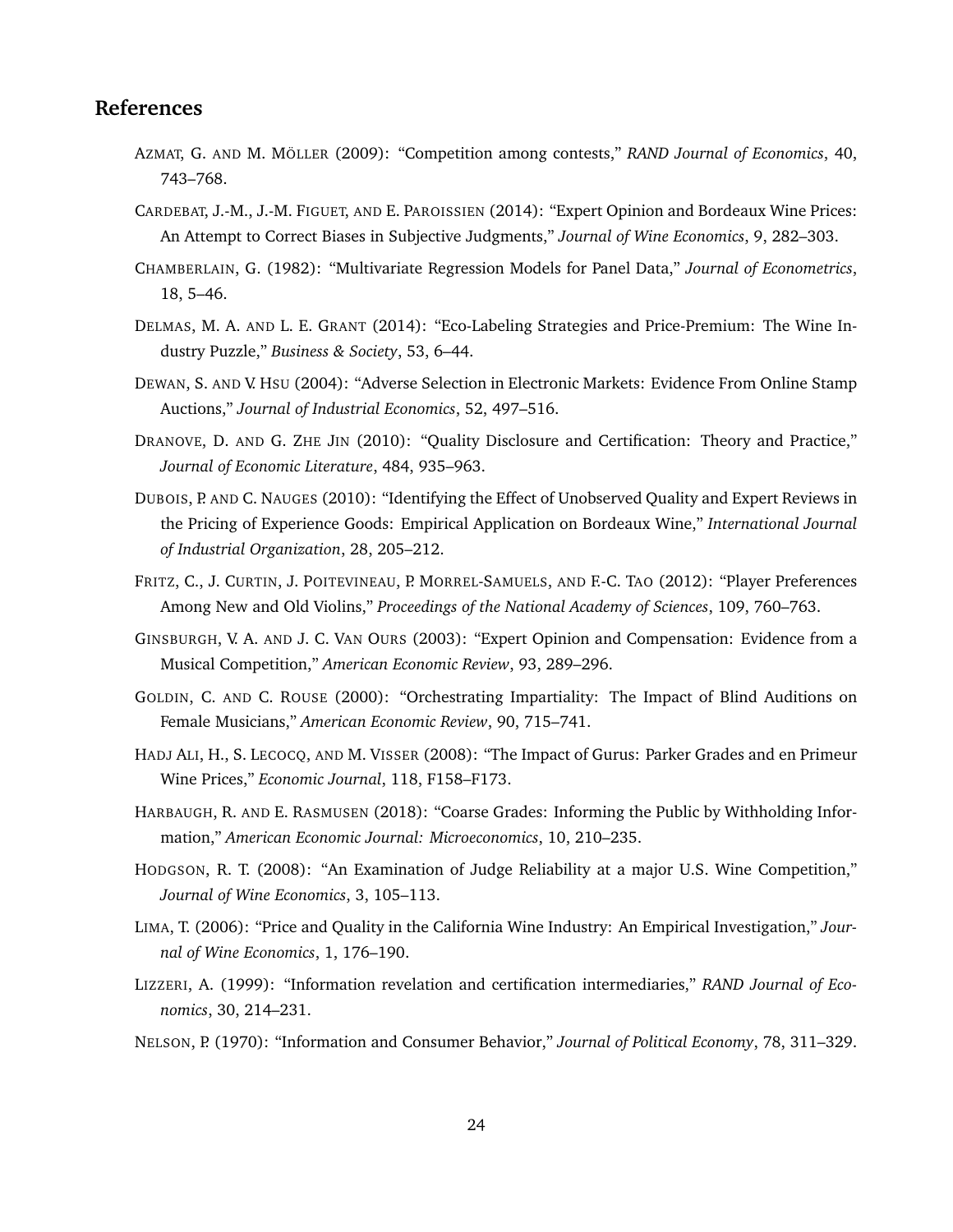- OCZKOWSKI, E. (2016): "Identifying the Effects of Objective and Subjective Quality on Wine Prices," *Journal of Wine Economics*, 11, 249–260.
- REDELMEIER, D. A. AND S. D. BAXTER (2009): "Rainy Weather and Medical School Admission Interviews," *Canadian Medical Association Journal*, 181, 933–933.
- STORCHMANN, K. (2012): "Wine Economics," *Journal of Wine Economics*, 7, 1–33.
- WIMMER, B. S. AND B. CHEZUM (2003): "An Empirical Examination of Quality Certification in a Lemons Market," *Economic Inquiry*, 41, 279–291.
- WOOLDRIDGE, J. (2002): *Econometrics Analysis of Cross Section and Panel Data*, MIT Press.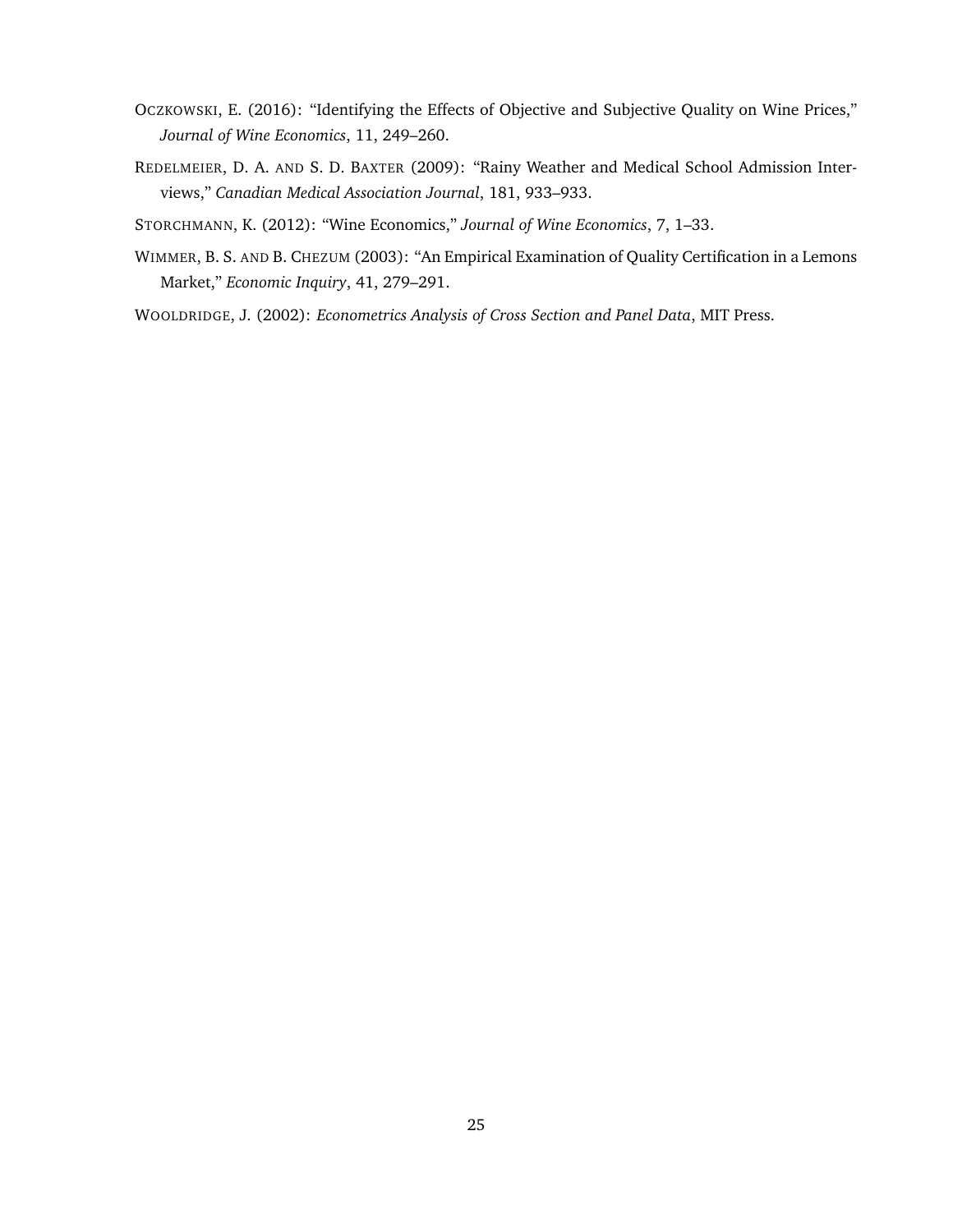## **Appendix A: Additional tables**

|               |                |        |              | After        |      |        |
|---------------|----------------|--------|--------------|--------------|------|--------|
|               |                | 0      | $\mathbf{1}$ | 2            | $3+$ | Total  |
|               | $\Omega$       | 13,298 | 302          | 62           | 26   | 13,688 |
|               | 1              | 1,517  | 129          | 32           | 10   | 1,688  |
| <b>Before</b> | $\mathfrak{D}$ | 612    | 13           |              | 0    | 632    |
|               | $3+$           | 385    | 5            | $\mathbf{1}$ |      | 391    |
|               | Total          | 15,812 | 449          | -- 102       | 36   | 16,399 |

Table 8: Number of medals per wine before/after transaction

Table 9: Number of medals across competitions, before and after transaction date

|             |            | Before transaction date |            |                |            | After transaction date |            |          |
|-------------|------------|-------------------------|------------|----------------|------------|------------------------|------------|----------|
| Competition | $#$ Medals | $#$ Bronze              | $#$ Silver | $#$ Gold       | $#$ Medals | $#$ Bronze             | $#$ Silver | $#$ Gold |
| <b>BOR</b>  | 1,119      | 294                     | 410        | 415            | 178        | 42                     | 74         | 62       |
| <b>BRU</b>  | 214        | $\Omega$                | 129        | 85             | 60         | $\Omega$               | 37         | 23       |
| <b>CHA</b>  | 358        | 99                      | 141        | 118            | 125        | 56                     | 45         | 24       |
| <b>CVI</b>  | 171        | 70                      | 45         | 56             | 30         | 13                     | 8          | 9        |
| <b>DEC</b>  | 233        | 84                      | 21         | 5              | 68         | 36                     | 9          | 0        |
| <b>FEM</b>  | 248        | 88                      | 95         | 65             | 48         | 9                      | 25         | 14       |
| <b>LYO</b>  | 258        | 26                      | 71         | 161            | 44         | 5                      | 15         | 24       |
| <b>MAC</b>  | 735        | 300                     | 195        | 240            | 112        | 36                     | 39         | 37       |
| <b>PAR</b>  | 727        | 109                     | 274        | 344            | 69         | 12                     | 27         | 30       |
| VIN         | 145        | 86                      | 51         | 8              | 24         | 15                     | 7          | 2        |
| VII         | 30         | $\Omega$                | 28         | $\mathfrak{D}$ | 11         | $\Omega$               | 10         | 1        |
| Total       | 4,238      | 1,156                   | 1,460      | 1,499          | 769        | 224                    | 296        | 226      |

Note: Multiple-medal winners appear more than once in this table. For example, a wine having earned a silver at BOR before the transaction, and a bronze at CVI thereafter, counts among the 1,119 before-transaction medals awarded by BOR (of which 410 silver), and the 30 after-transaction medals awarded by CVI (of which 13 bronze).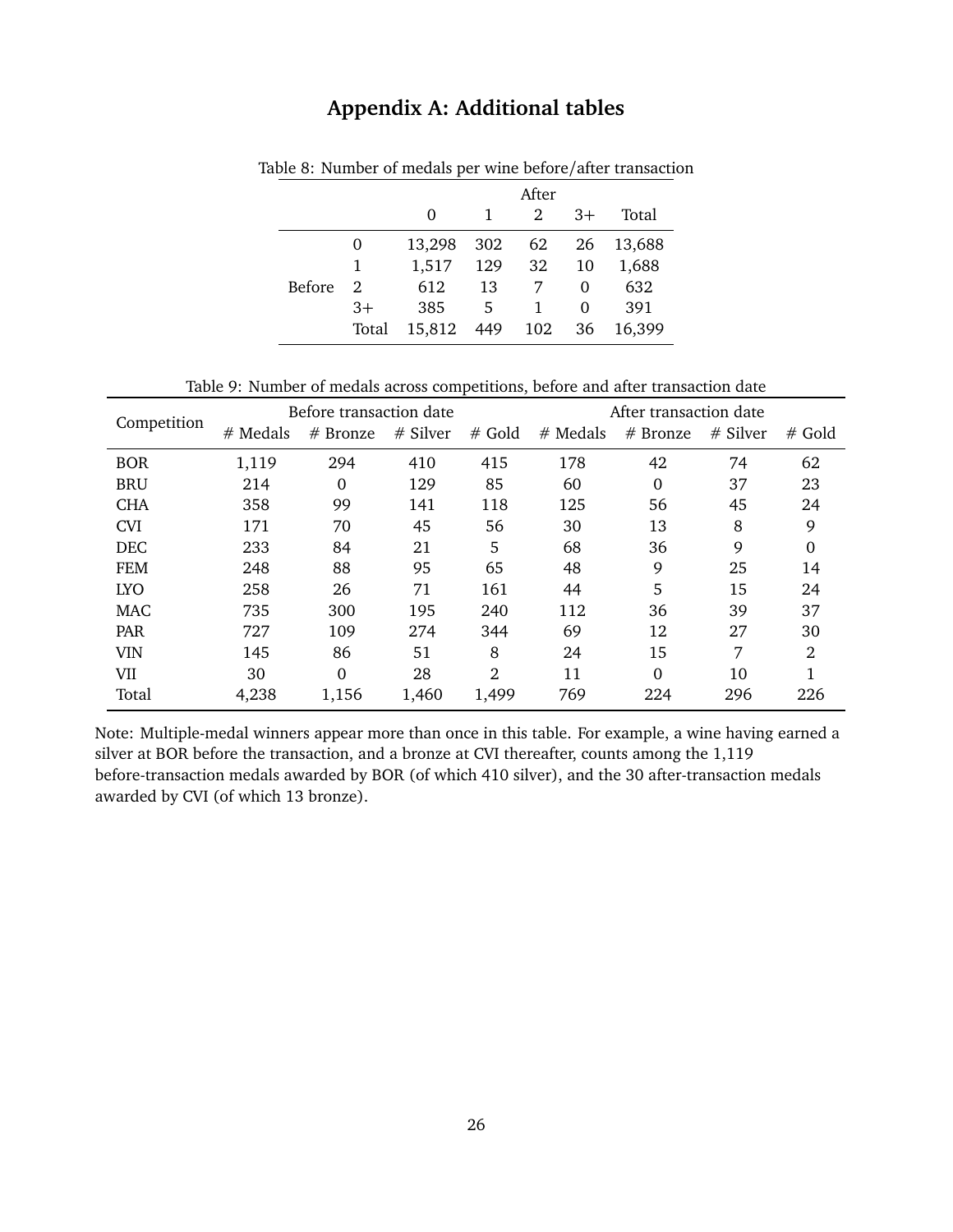| Variable                                        | mean   | 1+ medal before transaction<br>sd. error | mean   | 1+ medal after transaction<br>sd. error |
|-------------------------------------------------|--------|------------------------------------------|--------|-----------------------------------------|
| Age (months)                                    | 32.99  | 19.60                                    | 17.14  | 13.78                                   |
| Vintage                                         | 2009.7 | 2.47                                     | 2009.8 | 2.65                                    |
| Delay between transaction and delivery (months) | 2.70   | 3.24                                     | 5.74   | 5.06                                    |
| Type seller: Cooperative winery                 | 0.10   | 0.31                                     | 0.06   | 0.24                                    |
| Type seller: Individual winery                  | 0.90   | 0.31                                     | 0.94   | 0.24                                    |
| Type packaging: Bottled                         | 0.68   | 0.47                                     | 0.42   | 0.49                                    |
| Type packaging: Bulk                            | 0.14   | 0.35                                     | 0.22   | 0.41                                    |
| Type packaging: BWC                             | 0.18   | 0.38                                     | 0.36   | 0.48                                    |
| Appellation group: Bordeaux                     | 0.32   | 0.46                                     | 0.26   | 0.44                                    |
| Appellation group: Côtes                        | 0.20   | 0.40                                     | 0.11   | 0.31                                    |
| Appellation group: Dry white                    | 0.04   | 0.18                                     | 0.04   | 0.20                                    |
| Appellation group: Médoc & Graves               | 0.28   | 0.45                                     | 0.37   | 0.48                                    |
| Appellation group: Saint-Emilion                | 0.16   | 0.36                                     | 0.21   | 0.41                                    |
| Appellation group: Sweet white                  | 0.01   | 0.07                                     | 0.01   | 0.12                                    |
| Appellation group: Other                        | 0.00   | 0.03                                     | 0.00   | 0.00                                    |
| N                                               |        | 2,711                                    |        | 587                                     |

| Table 10: Descriptive statistics for medal winners before and after transactions |  |  |
|----------------------------------------------------------------------------------|--|--|
|----------------------------------------------------------------------------------|--|--|

Note: The 45 appellations have here been aggregated into 7 groups. For all variables (except the vintage variable and 3 appellation groups), a t-test rejects (at the 5% level) the equality of means among wines with at least 1 before-transaction medal and those with at least 1 after-transaction medal.

|                              |                        | IVI          | л.                 |              |
|------------------------------|------------------------|--------------|--------------------|--------------|
| Estimate                     | Groups of appellations |              | Groups of vintages |              |
|                              | $M_{HighRep}$          | $M_{LowRep}$ | $M_{HighRep}$      | $M_{LowRep}$ |
| $\hat{\alpha}_{M_j}^{OLS}$   | 0.175                  | 0.192        | 0.186              | 0.184        |
|                              | (0.010)                | (0.007)      | (0.009)            | (0.008)      |
| $\hat{\alpha}_{M_{i}}^{DIF}$ | 0.167                  | 0.106        | 0.146              | 0.144        |
|                              | (0.016)                | (0.017)      | (0.018)            | (0.015)      |
| $\alpha_{M_i} + \beta_{M_i}$ | 0.174                  | 0.190        | 0.184              | 0.183        |
|                              | (0.009)                | (0.007)      | (0.009)            | (0.008)      |
| $\hat{\beta}_{F_i}$          | 0.007                  | 0.084        | 0.038              | 0.039        |
|                              | (0.012)                | (0.015)      | (0.015)            | (0.012)      |
| Characteristics X            | Yes                    | Yes          | Yes                | Yes          |
| Fixed effects                | Yes                    | Yes          | Yes                | Yes          |
| N                            | 16,399                 | 16,399       | 16,399             | 16,399       |
| $R^2$                        | 0.924                  | 0.924        | 0.924              | 0.924        |

Table 11: Estimates of  $\alpha_M$  by wine reputation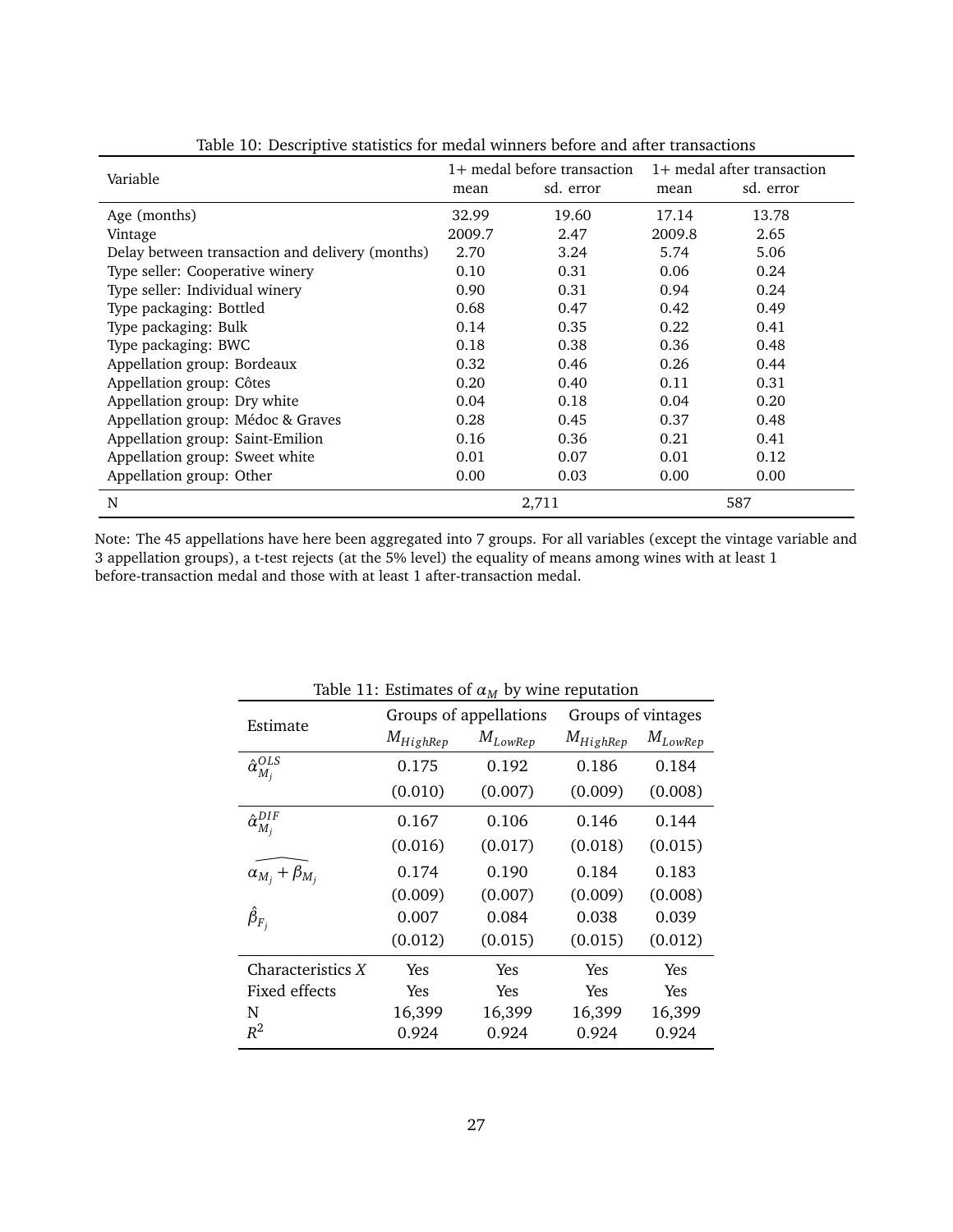### **Appendix B: Monte Carlo simulation**

Our Monte Carlo design considers the case where there is only one contest and one type of medal. Quality  $Q_i$  is i.i.d. across all *i* according to a centered normal distribution with variance  $\sigma_Q^2.$  The scalar  $X$  is a dummy variable equal to one for a random half of the *N* (sample size) wines, and 0 for the other half. The error *ε<sup>i</sup>* is i.i.d. across all *i* according to a centered normal distribution with variance  $\sigma_{\epsilon}^2$  $\epsilon^2$ , and is independent of  $Q_i$ and  $X_i$ .

Only higher-quality wines participate in the contest. More precisely, *i* participates only if *Q<sup>i</sup>* is greater than *q Q ω* , the quantile of *Q* of order *ω*. If wine *i* participates, i.e., when *Q<sup>i</sup> > q Q ω* , it has a probablity *Φ*(*Q<sup>i</sup>* − *d*) of winning a medal. Here *Φ* is the cumulative distribution function of a standard normal variable, and *d* is a difficulty parameter. Among contest participants, a certain fraction of the prices are established before the contest (and 1 minus the fraction thereafter). This fraction depends on the characteristic *X*:  $\tau_0$  for wines with  $X = 0$  and  $\tau_1$  for wines with  $X = 1$ . It implies in particular that  $P(X = 1|M = 1) \neq P(X = 1|F = 1)$ , i.e., the proportion of participants for whom *X* equals 1 is not the same for medal winners before and after the transaction. This is consistent with Table 10 in Appendix A. Note that we have now all elements to define  $M_i$  and  $F_i$  for all  $i.^{36}$  For each  $i$ , the price  $P_i$  is now determined through equation (5). $^{37}$ 

In order to replicate the distribution of *M* and *F* observed in our real data set, we set  $\omega = 0.7$ ,  $d = 0.7$ ,  $\tau_0 = 0.1$  and  $\tau_1 = 0.2$ .<sup>38</sup> To calibrate the simulations on our real-data estimates, we choose  $\alpha_M = 0.2$ . Finally, we set  $\sigma_{\epsilon}=\sigma_Q=$  0.5 and  $\alpha_x=$  5. This ensures that the  $R^2$  of the OLS regression of  $ln(P)$  on  $M$ ,  $F$ and *X* in the simulated data is roughly the same as in our real data.

We simulate *N* values of *Q* and *ε*, and randomly assign the value 1 to *X* for half the sample and 0 to the other half. We then construct  $M$ ,  $F$  and  $P$  as described above. Using these simulated data, we compute  $\hat{\alpha}_M^{OLS}$ and  $\hat{\alpha}_M^{DIF}$  as described in section 4. Since we observe *Q*, we are also able to check whether our identifying assumption  $\beta_M = \beta_F$  holds in this setting. To do so, we regress *Q* on *M*, *F* and *X*, i.e., we estimate equation (6) by OLS. We collect the estimates  $\hat{\beta}_M$  and  $\hat{\beta}_F$  and compute the difference  $\hat{\beta}_M - \hat{\beta}_F$ . For each sample size *N* ∈ {1,000; 5,000; 10,000}, we replicate this procedure 10,000 times.

Table 12 reports, for each sample size, mean values (over all 10,000 replications) of  $\hat{\alpha}_M^{OLS}$ ,  $\hat{\alpha}_M^{DIF}$ ,  $\hat{\beta}_M-\hat{\beta}_F$ , and mean values of their associated standard errors in brackets. We see that the OLS estimator  $\hat{\alpha}_M^{OLS}$  is strongly upwards biased (mean estimate of  $\alpha_M$  is around 0.67, largely above 0.2, the true value), but that our estimator  $\hat{\alpha}_M^{DIF}$  behaves in a satisfactory way (depending on the sample size, the mean estimate equals either 0.200 or 0.201). The mean estimate of  $\hat{\beta}_M - \hat{\beta}_F$  is close to zero, indicating that the hypothesis  $\beta_M = \beta_F$ holds. The table reports some additional information on the Monte Carlo simulations as well. On average, the *R*<sup>2</sup> equals 0.933, a fit close to the one reported in column (3) of Table 4. The mean fraction of medal winners among contest participants equals 33.4%, slightly above most of the competition-specific fractions

<sup>&</sup>lt;sup>36</sup>Suppose for example that  $X_i = 1$ . Then  $M_i = 1$  if and only if  $Q_i > q_\omega^Q$ ,  $Z_i < Q_i - d$ , and  $U_i \ge \tau_1$ , where  $Z_i$  (resp.  $U_i$ ) follows a standard normal distribution (resp. uniform distribution on (0,1)). Similarly,  $F_i = 1$  if and only if  $Q_i > q_\omega^Q$ ,  $Z_i < Q_i - d$ , and  $U_i < \tau_1$ . The calculations are the same for  $X_i = 0$ , except that  $\tau_1$  should be replaced by  $\tau_0$ .

<sup>&</sup>lt;sup>37</sup>Since there is only one contest and one medal type we have  $J = 1$ .

<sup>&</sup>lt;sup>38</sup>These values imply in addition that  $P(X = 1|M = 1) > P(X = 1|F = 1)$ .